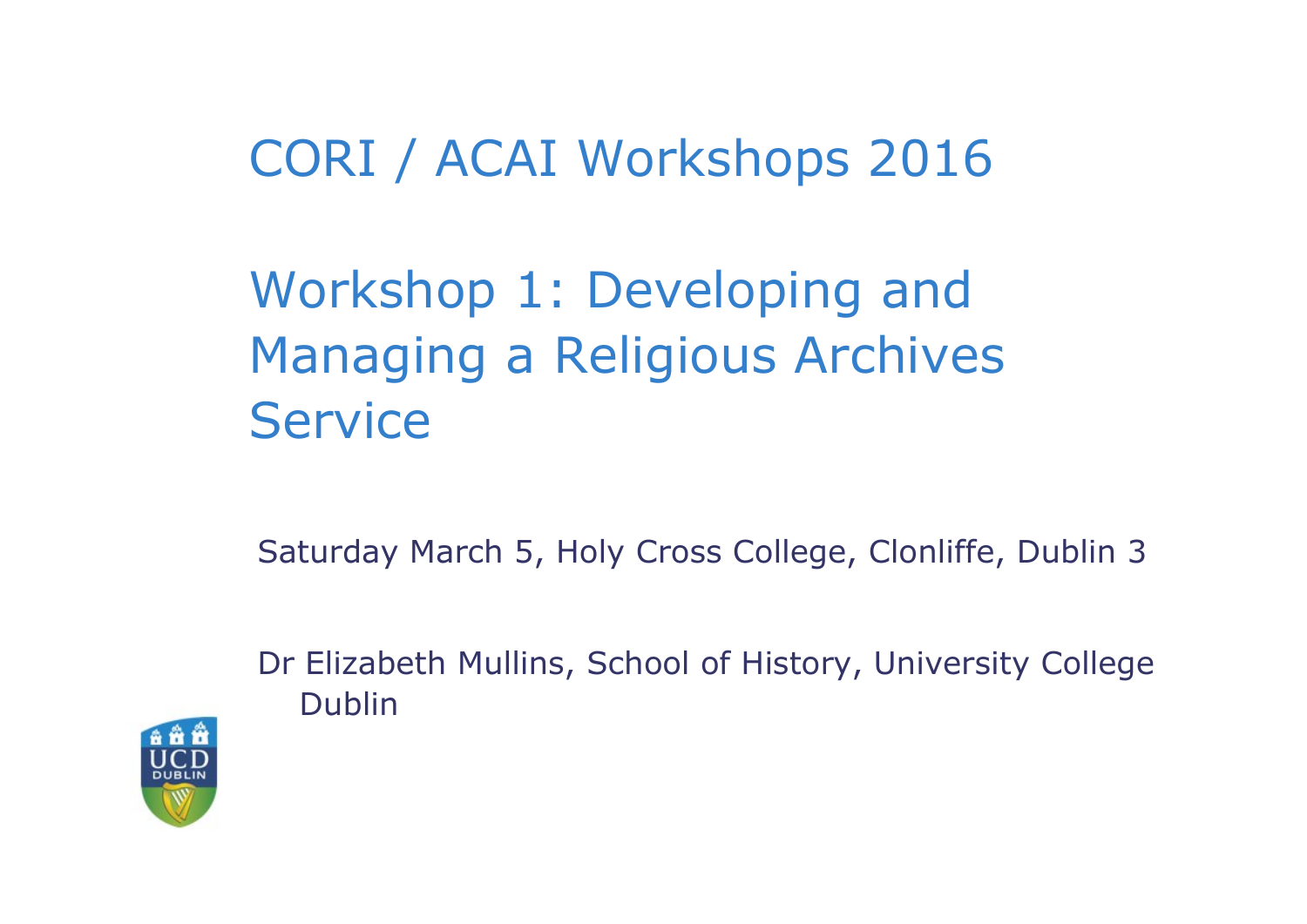## Proposed Workshops Arising from CORI Survey 2015 Proposed Workshops Arisin<br>
Survey 2015<br>
1. <u>Sorting your Archives</u><br>
2. Oral History<br>
2. Digitication Proposed Workshops Aris<br>
Survey 2015<br>
1. <u>Sorting your Archives</u><br>
2. Oral History (Workshops Archives)<br>
2. Oral History (Workshops Archives) Proposed Workshops Aris<br>
Survey 2015<br>
1. <u>Sorting your Archives</u><br>
2. Oral History<br>
3. Digitisation and anchivist<br>
4. Employing an Archivist Archives Proposed Workshops Aris<br>
Survey 2015<br>
1. <u>Sorting your Archives</u><br>
2. Oral History<br>
3. Digitisation and<br>
4. <u>Employing an Archivist</u><br>
5. <u>Advisory Boards</u><br>
6. Palia: Pauslamment Proposed Workshops Aris<br>
Survey 2015<br>
1. <u>Sorting your Archives</u><br>
2. Oral History <u>Work</u><br>
3. Digitisation and Archivist<br>
4. <u>Employing an Archivist Archives</u><br>
5. <u>Advisory Boards</u><br>
6. <u>Policy Development</u> 1. Survey 2015<br>
1. Sorting your Archives<br>
2. Oral History Mol<br>
3. Digitisation and Mol<br>
4. Employing an Archivist Archives<br>
5. Advisory Boards<br>
6. <u>Policy Development</u><br>
7. Collaboration going forward<br>
8. Furthering a Boara

- 
- 
- 
- 
- 
- 
- 
- 1. <u>Sorting your Archives</u><br>
2. Oral History<br>
3. Digitisation and and<br>
4. <u>Employing an Archivist Arc</u><br>
5. <u>Advisory Boards</u><br>
6. <u>Policy Development</u><br>
7. Collaboration going forward<br>
8. Furthering a Research<br>
project/ area project/ area

**300 Vey 2013**<br>
1. <u>Sorting your Archives</u><br>
2. Oral History (Workshop 1: De<br>
3. Digitisation and Managing a<br>
4. <u>Employing an Archivist</u> (Archives Service<br>
5. <u>Advisory Boards</u><br>
6. <u>Policy Development</u><br>
7. Collaboration go Workshop 1: Developing and Managing a Religious Archives Service

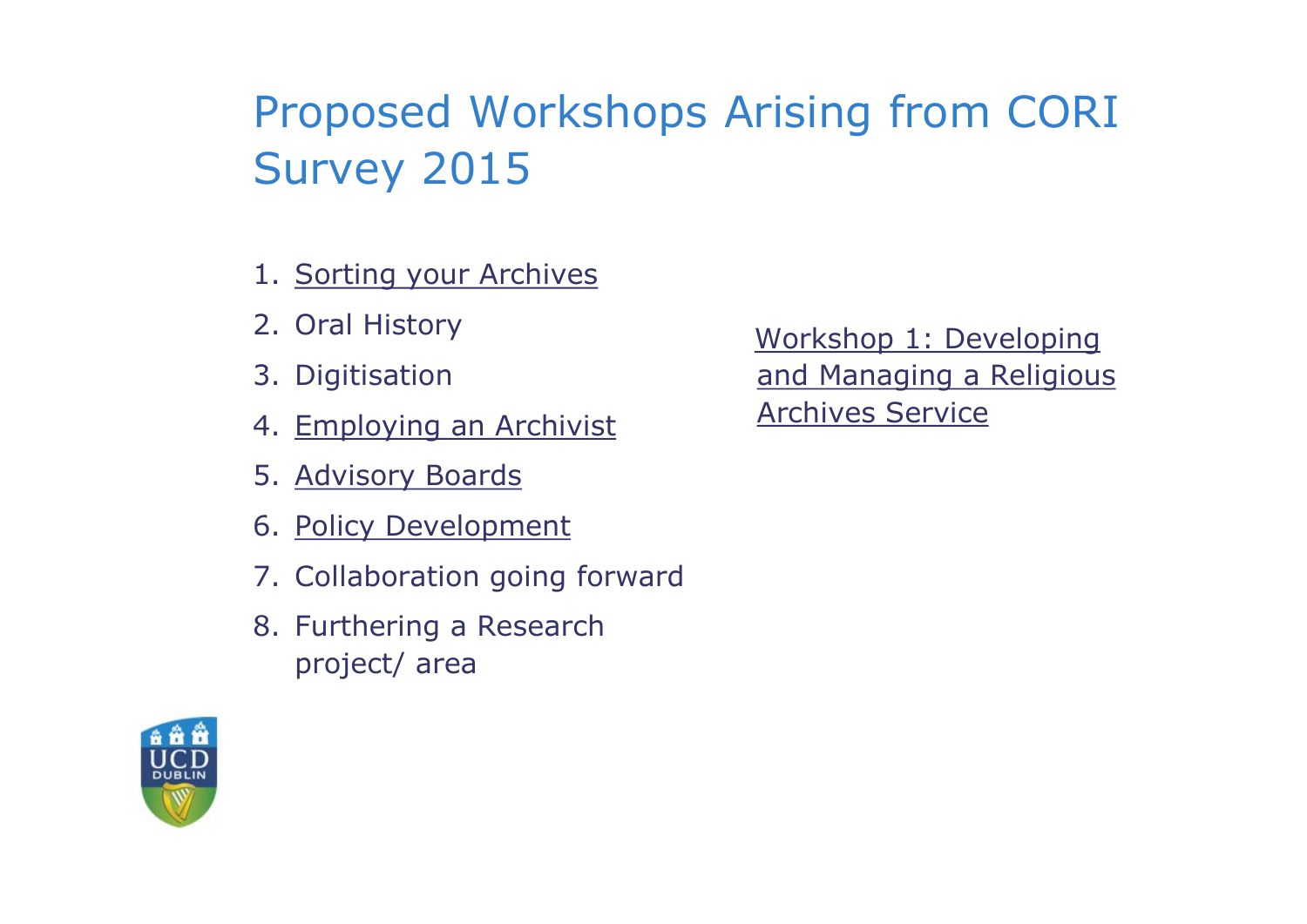#### CORI / ACAI Workshops 2016

- 
- CORI / ACAI Workshops 2016<br>• May 2016 ACAI AGM Advocating for your Archive<br>• June 2016 Representing Archives: Description CORI / ACAI Workshops 2016<br>• May 2016 ACAI AGM Advocating for your Archive<br>• June 2016 Representing Archives: Description<br>and Digitization and Digitization CORI / ACAI Workshops 2016<br>
• May 2016 ACAI AGM Advocating for your Archive<br>
• June 2016 Representing Archives: Description<br>
• September/October 2016: Access and Oral<br>
History<br>
• Ottober/Neopoleo 2016: Telling the Step • May 2016 ACAI AGM Advocating for your Archive<br>• June 2016 Representing Archives: Description<br>and Digitization<br>• September/October 2016: Access and Oral<br>History<br>• October/November 2016: Telling the Story –<br>Writing the Rel • June 2016 Representing Archives: Description<br>
• September/October 2016: Access and Oral<br>
History<br>
• October/November 2016: Telling the Story –<br>
Writing the Religious History of Ireland<br>
• 2017: Dealing with Artefacts and
- **History** • September/October 2016: Access and Ora<br>
History<br>
• October/November 2016: Telling the Stor<br>
Writing the Religious History of Ireland<br>
• 2017: Dealing with Artefacts and Conserv<br>
Managing your Current Records and Legis<br>
•
- Writing the Religious History of Ireland



- Managing your Current Records and Legislation.
-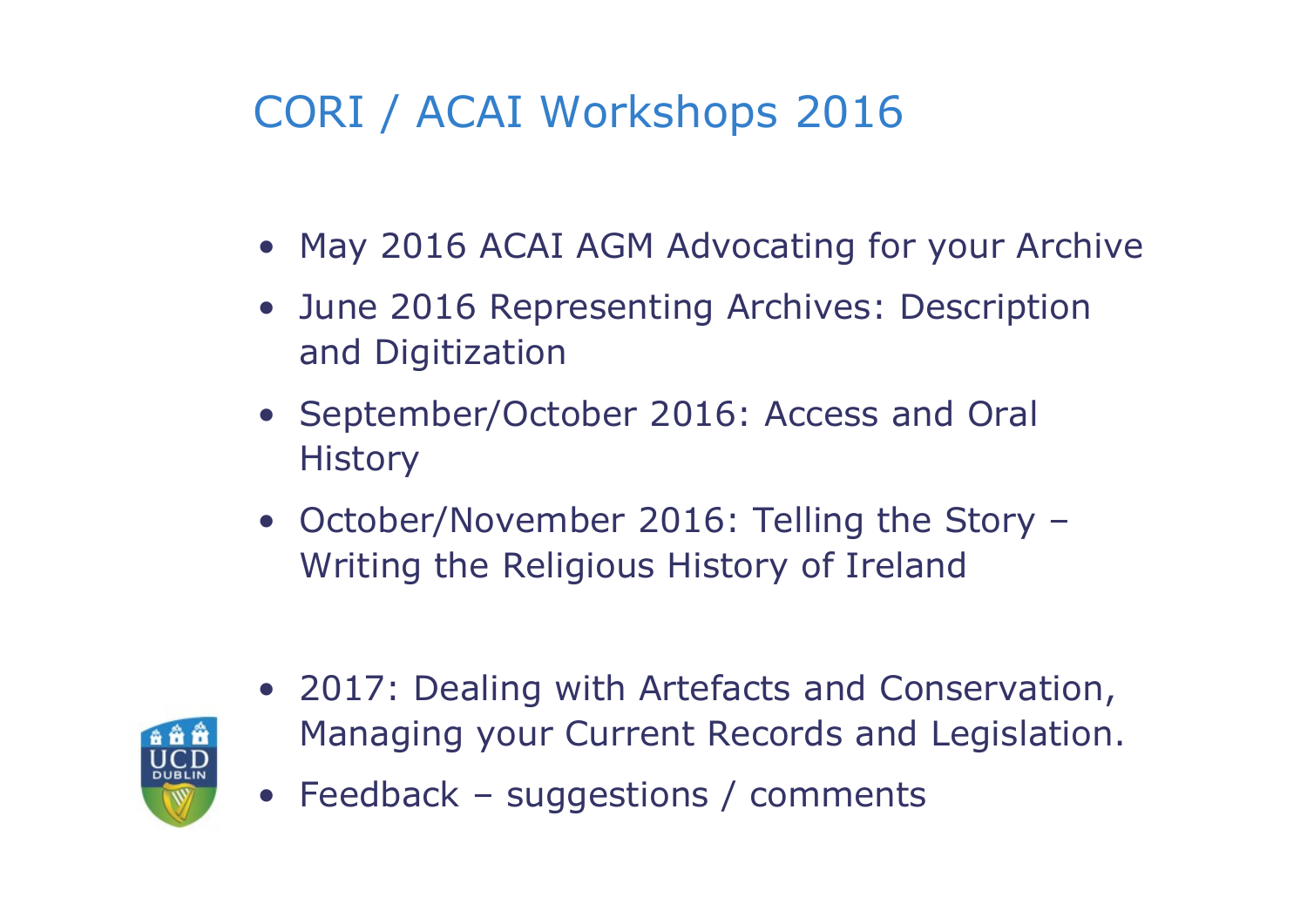#### Developing and Managing a Religious Archives Service

Session 1:

'Developing an Archives Service: Deciding What Records to Keep'

Dr Elizabeth Mullins, School of History, University College Dublin

'Writing an Archives Policy' Clare Brophy, Irish Franciscan Archives

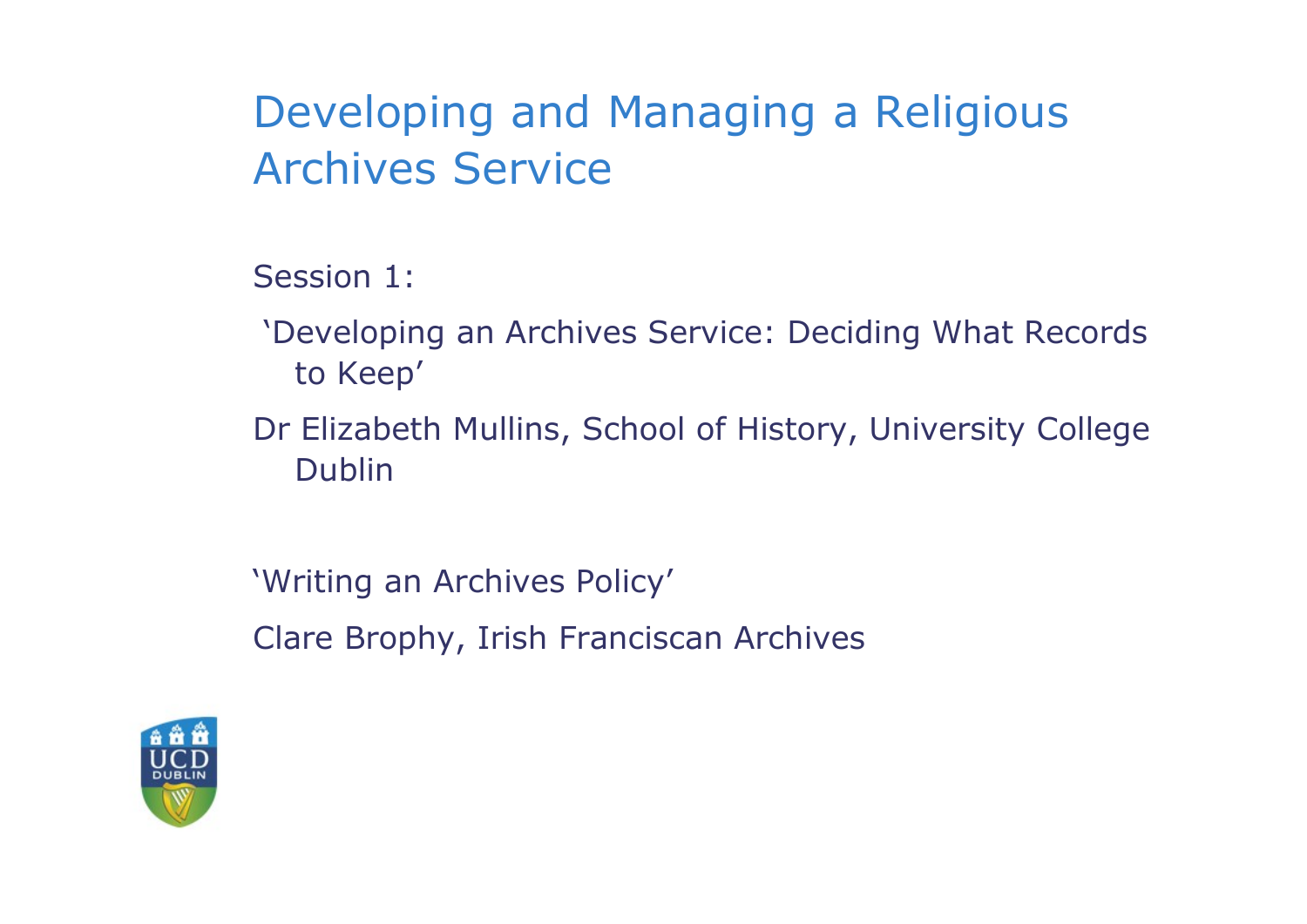'Developing an Archives Service: Deciding What Records to Keep' \*Developing an Archives Service:<br>Deciding What Records to Keep\*<br>• How do you establish intellectual control over the<br>holdings in your archive? • Developing an Archives Service:<br>
Deciding What Records to Keep'<br>
• How do you establish intellectual control over the<br>
holdings in your archive?<br>
• How do you decide what kind of records are<br>
worthy of long term preserva

- holdings in your archive? • How do you establish intellectual control over the<br>
• How do you establish intellectual control over the<br>
• How do you decide what kind of records are<br>
• Work who you develop a policy to deal with the<br>
• How do you devel
- worthy of long term preservation?
- future acquisition of material?

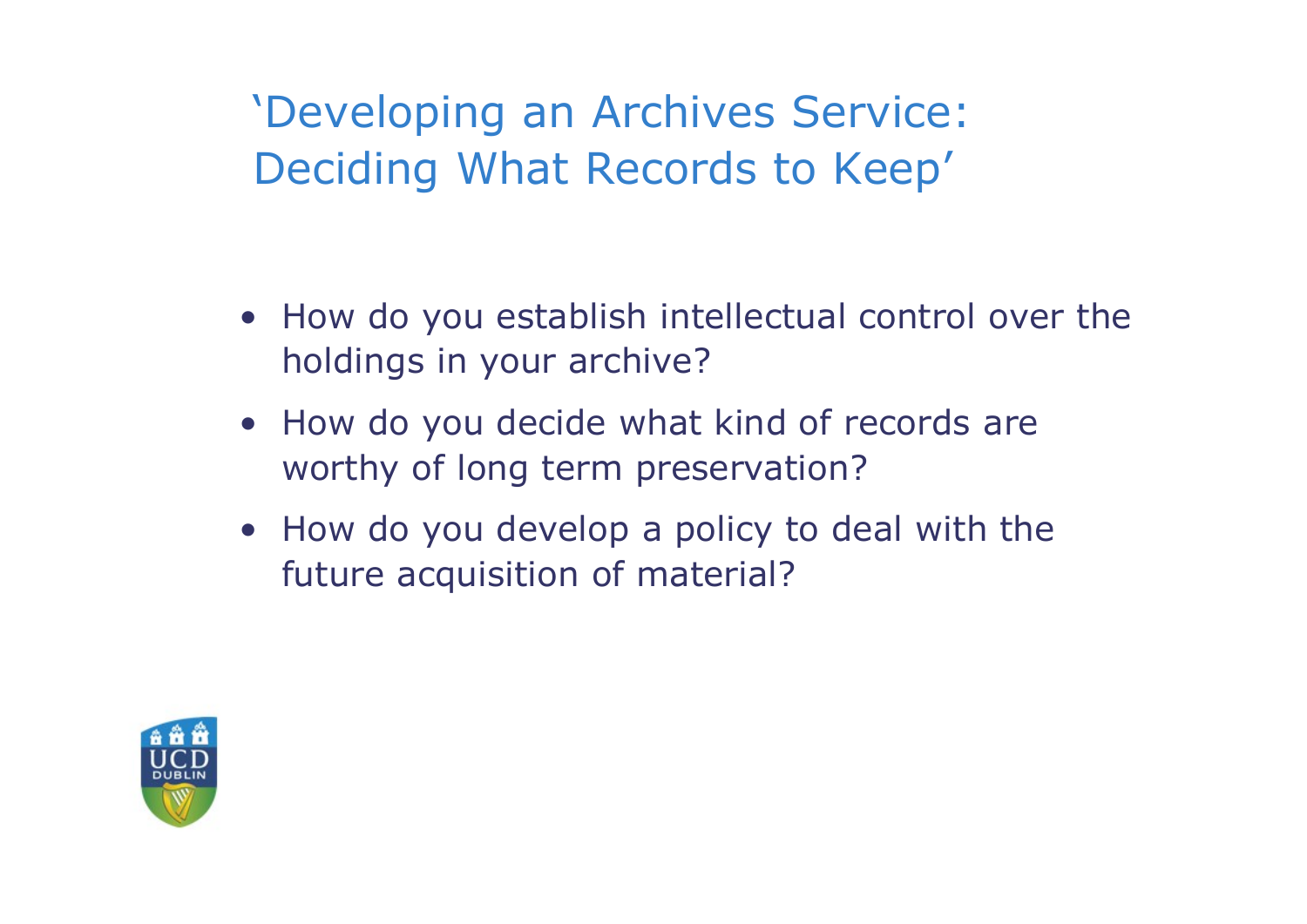#### In the context of religious archives…

- 
- In the context of religious archives...<br>• Getting intellectual control means:<br>• Understanding the history of your community a In the context of religious archives...<br>• Getting intellectual control means:<br>• Understanding the history of your community and<br>its main administrative structures, activities,<br>values etc. - thinking about change its main administrative structures, activities, the context of religious archives...<br>
Getting intellectual control means:<br>
Understanding the history of your community and<br>
its main administrative structures, activities,<br>
values etc, - thinking about change<br>
Knowing the In the context of religious archives...<br>
• Getting intellectual control means:<br>
• Understanding the history of your community and<br>
its main administrative structures, activities,<br>
values etc, - thinking about change<br>
• Kno • Getting intellectual control means:<br>
• Understanding the history of your community and<br>
its main administrative structures, activities,<br>
values etc, - thinking about change<br>
• Knowing the kinds of records your community<br>
- created historically and is creating currently to reflect these activities. • Onderstanding the mistory of your community and<br>its main administrative structures, activities,<br>values etc, - thinking about change<br>• Knowing the kinds of records your community<br>created historically and is creating curre
- are in your archive



recordkeeping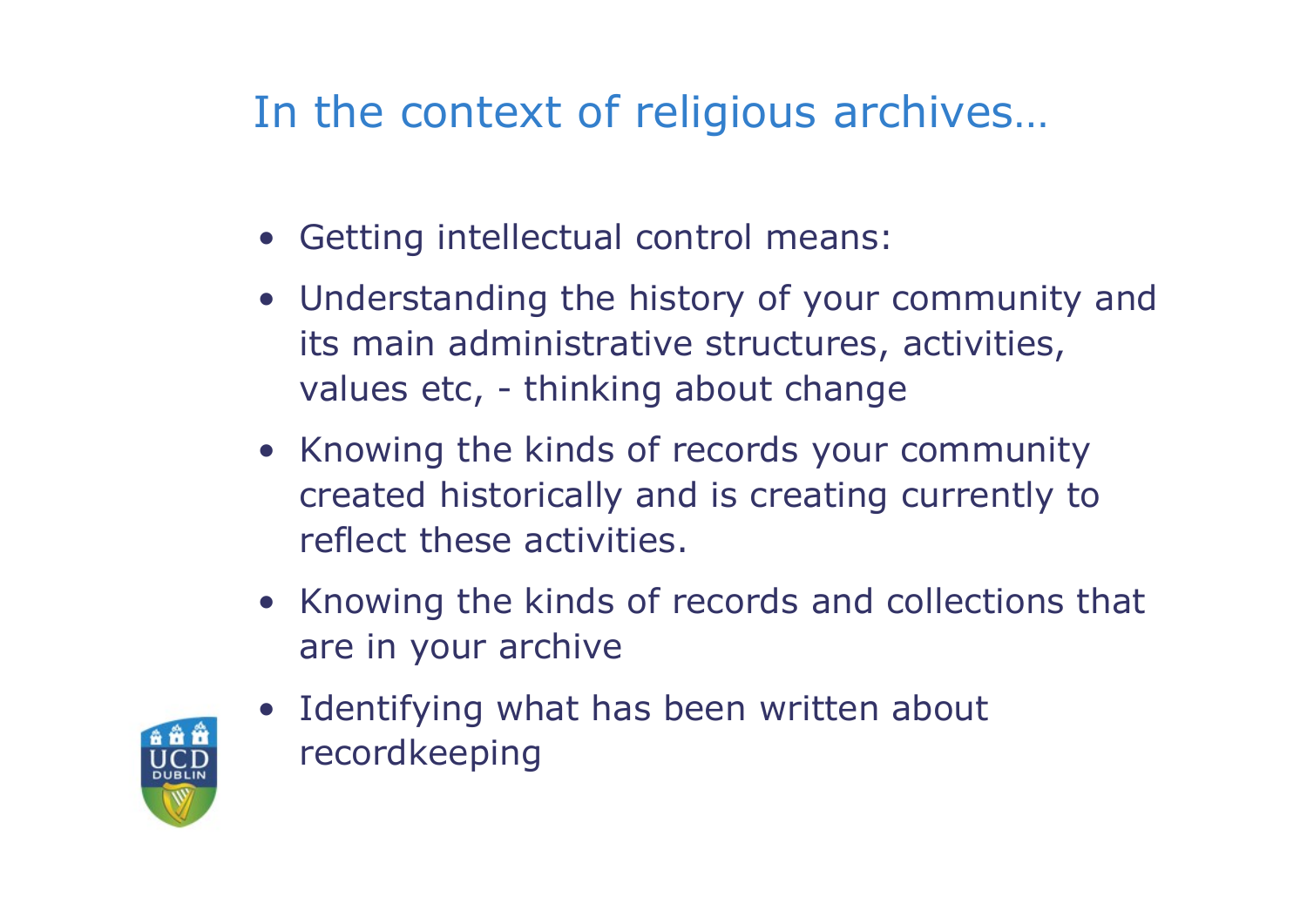What kinds of records are normally produced in a religious archive context? The kinds of records that should or could be in your archive… What kinds of records are normally<br>
religious archive context? The kinds<br>
should or could be in your archive...<br>
Typical collections:<br>
• The founders<br>
• Administration of the Province What kinds of records are normally produced in a<br>religious archive context? The kinds of records that<br>should or could be in your archive...<br>Typical collections:<br>• The founders<br>• Administration of the Province - Leadership<br> What kinds of records are normally produced in<br>
religious archive context? The kinds of records<br>
should or could be in your archive...<br>
Typical collections:<br>
• The founders<br>
• Administration of the Province - Leaders<br>
• Co From the same of Federal and Merkinsh produced in a<br>Freligious archive context? The kinds of records that<br>should or could be in your archive...<br>Typical collections:<br>• The founders<br>• Administration of the Province - Leaders

Typical collections:

- 
- 
- 
- 
- 
- Fypical collections:<br>
 The founders<br>
 Administration of the Province Leadership<br>
 Communities and Houses<br>
 Properties owned Legal material<br>
 Individual Religious personal papers<br>
 Kinds of Activities or Works -Fypical collections:<br>
• The founders<br>
• Administration of the Province - Leadership<br>
• Communities and Houses<br>
• Properties owned – Legal material<br>
• Individual Religious – personal papers<br>
• Kinds of Activities or Works -Schools, Nursing Homes, Hospitals, Intellectual Endeavours etc • Administration of the Province -<br>• Communities and Houses<br>• Properties owned – Legal materi<br>• Individual Religious – personal p<br>• Kinds of Activities or Works - Or<br>Schools, Nursing Homes, Hospita<br>Endeavours etc<br>• Additio

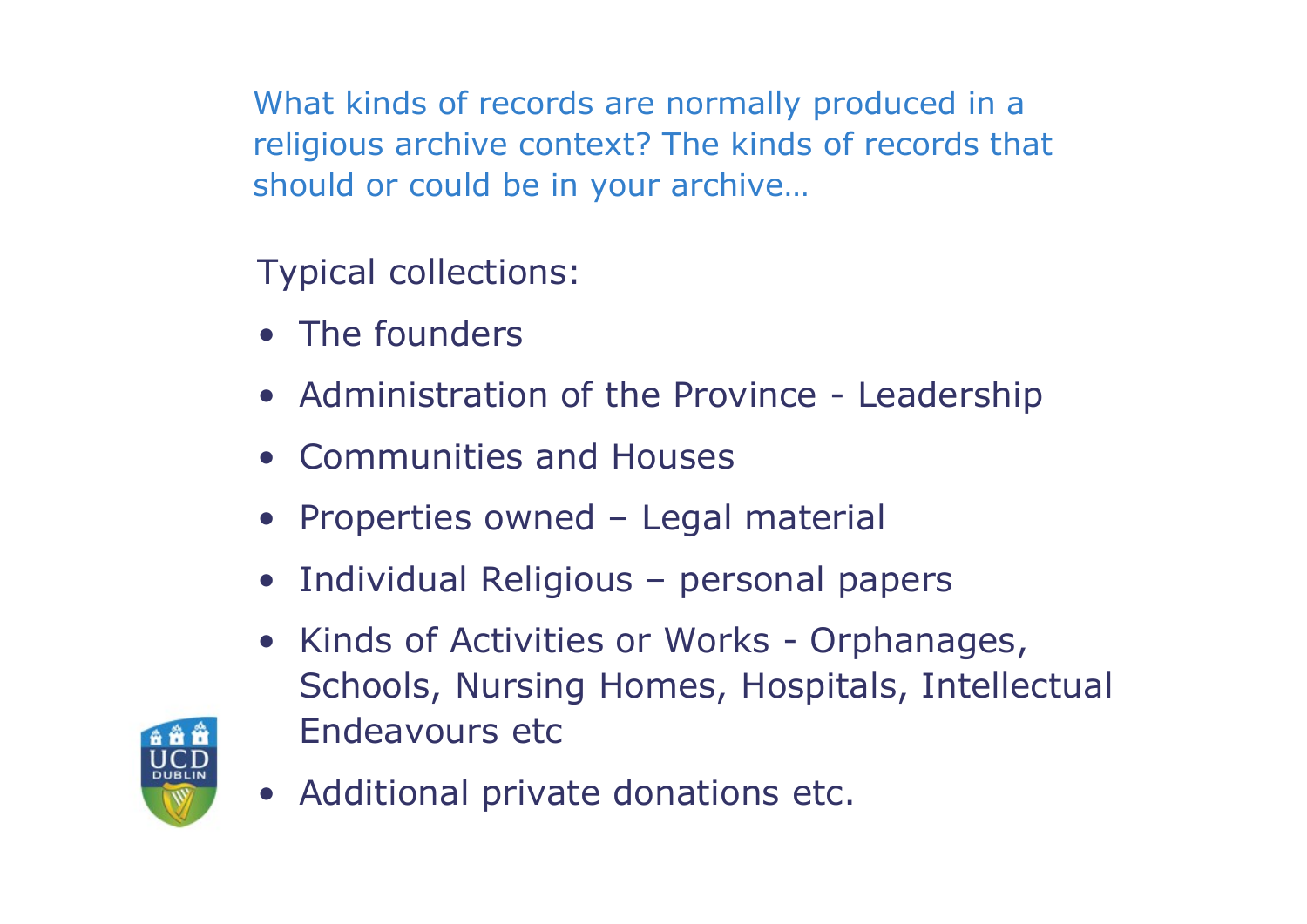Identifying what has been written about recordkeeping… Identifying what has beer<br>
recordkeeping...<br>• Religious Framework:<br>• Sisters of Mercy – custom / guide Identifying what has been written about<br>• Religious Framework:<br>• Sisters of Mercy – custom / guidebooks

- 
- 
- Identifying what has been v<br>
recordkeeping...<br>
 Religious Framework:<br>
 Sisters of Mercy custom / guidebo<br>
 Statutory Framework:<br>
Rules and Regulations for Certified I<br>
(1869) Rules and Regulations for Certified Industrial Schools (1869)

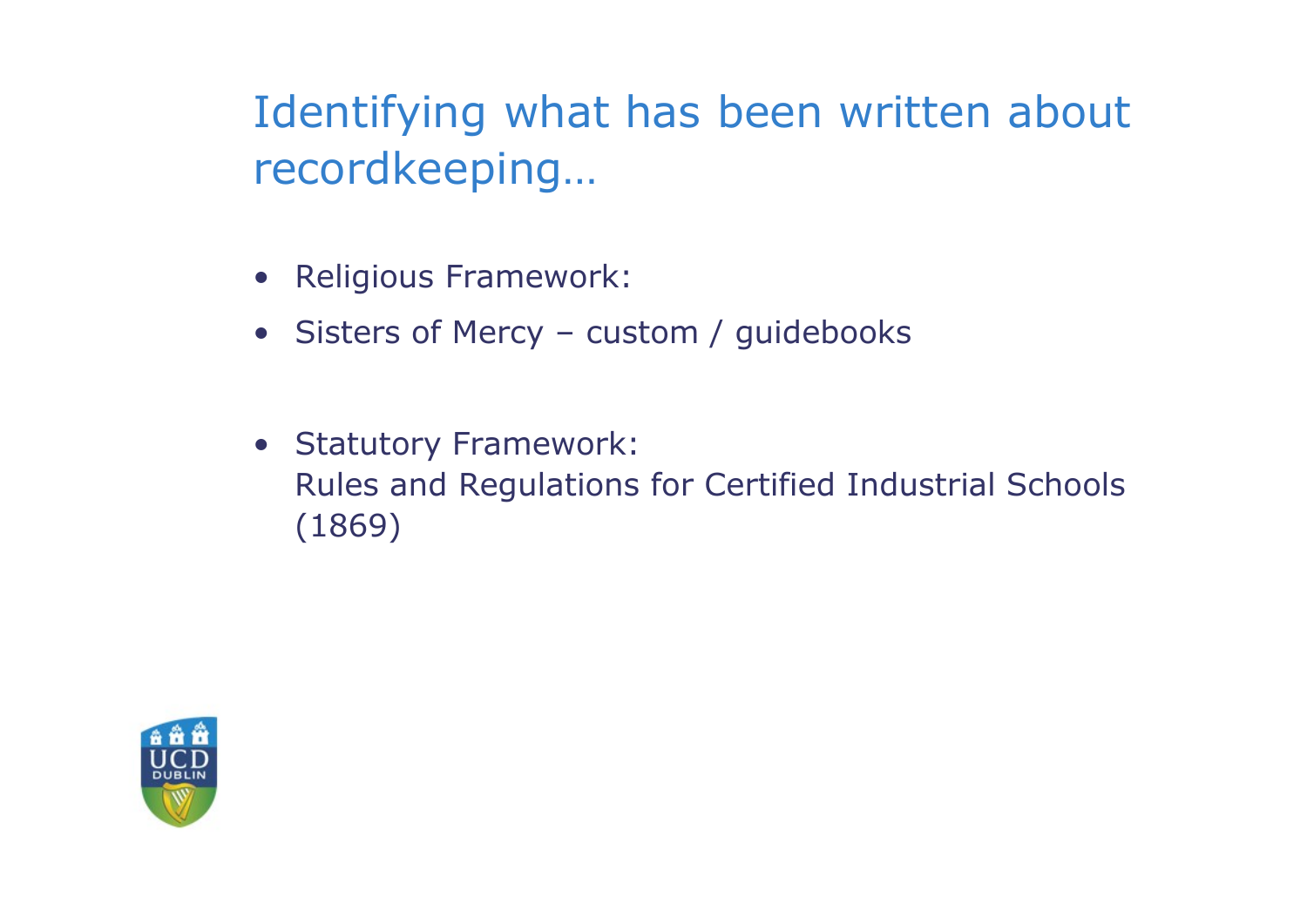Evidence of Record Keeping: School Life St Aloysius Industrial School, Clonakilty

- Fvidence of Record Keeping: School Life<br>St Aloysius Industrial School, Clonakilty<br>• Judicial and Criminal Statistics of Ireland,<br>1873, Form 2 1873, Form 2
- Fordence of Record Keeping: School Life<br>St Aloysius Industrial School, Clonakilty<br>• Judicial and Criminal Statistics of Ireland,<br>1873, Form 2<br>• Register Entry for Child for August 1876-<br>August 1880 August 1880

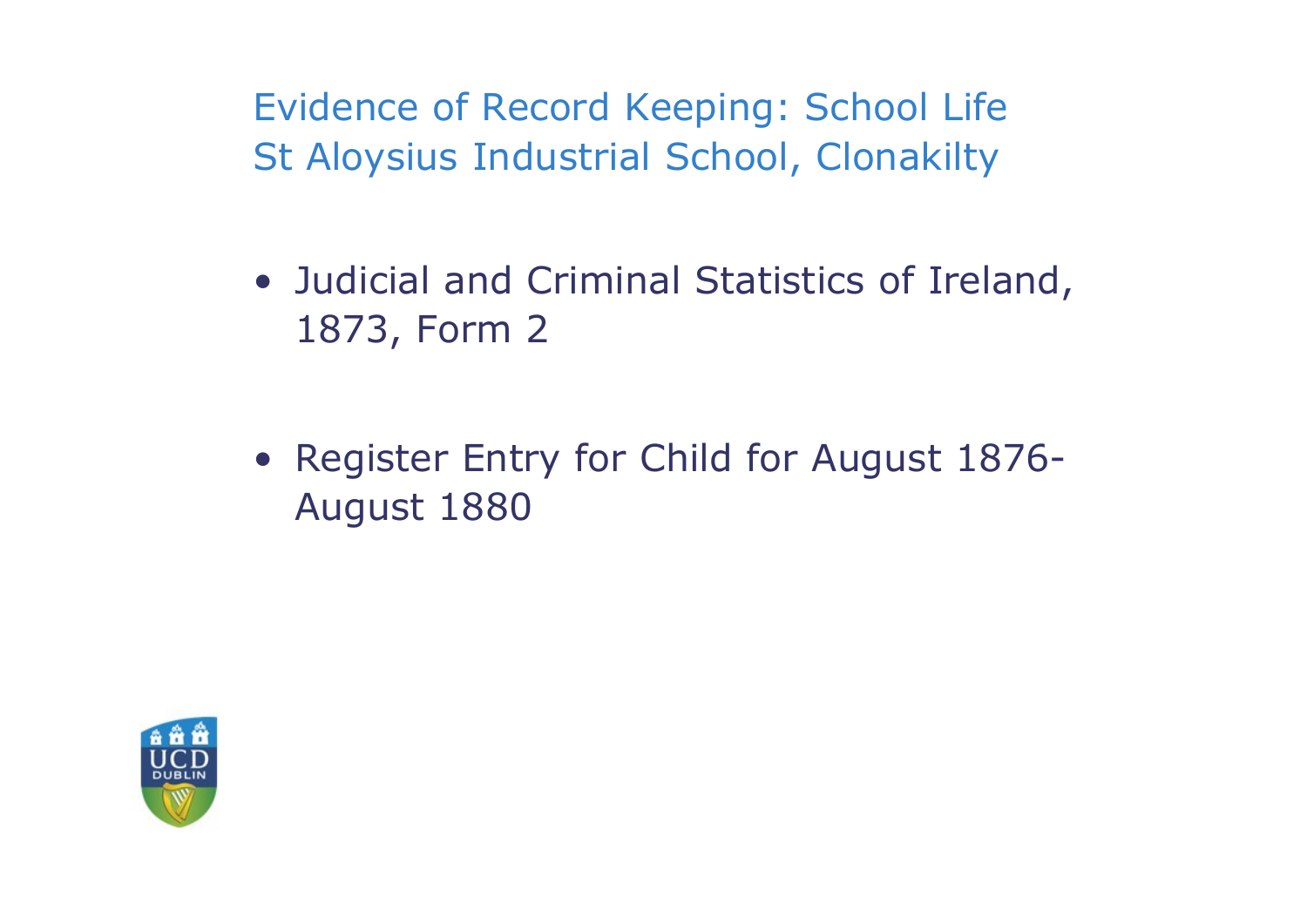'Sorting Your Archive' – What principle underlies how you organize the records into groups? Sorting Your Archive' – What princi<br>
Sorting Your Archive' – What princi<br>
Typical collections:<br>
• The founders<br>
• Administration of the Province Friend Your Archive' – What principle underlies how you<br>
riganize the records into groups?<br>
• The founders<br>
• Administration of the Province - Leadership<br>
• Communities and Houses Figure 1991 - Sorting Your Archive<br>
Fypical collections:<br>
Typical collections:<br>
• The founders<br>
• Administration of the Province - Leaders<br>
• Communities and Houses<br>
• Properties owned – Legal material Forting Your Archive' – What principle underlies how you<br>
Fypical collections:<br>
• The founders<br>
• Administration of the Province - Leadership<br>
• Communities and Houses<br>
• Properties owned – Legal material<br>
• Individual Rel

Typical collections:

- 
- 
- 
- 
- 
- Fypical collections:<br>
 The founders<br>
 Administration of the Province Leadership<br>
 Communities and Houses<br>
 Properties owned Legal material<br>
 Individual Religious personal papers<br>
 Kinds of Activities or Works -Fypical collections:<br>
• The founders<br>
• Administration of the Province - Leadership<br>
• Communities and Houses<br>
• Properties owned – Legal material<br>
• Individual Religious – personal papers<br>
• Kinds of Activities or Works -Schools, Nursing Homes, Hospitals, Intellectual Endeavours etc • Administration of the Province<br>• Communities and Houses<br>• Properties owned – Legal mat<br>• Individual Religious – persona<br>• Kinds of Activities or Works -<br>Schools, Nursing Homes, Hos<br>Endeavours etc<br>• Sorting your archive..

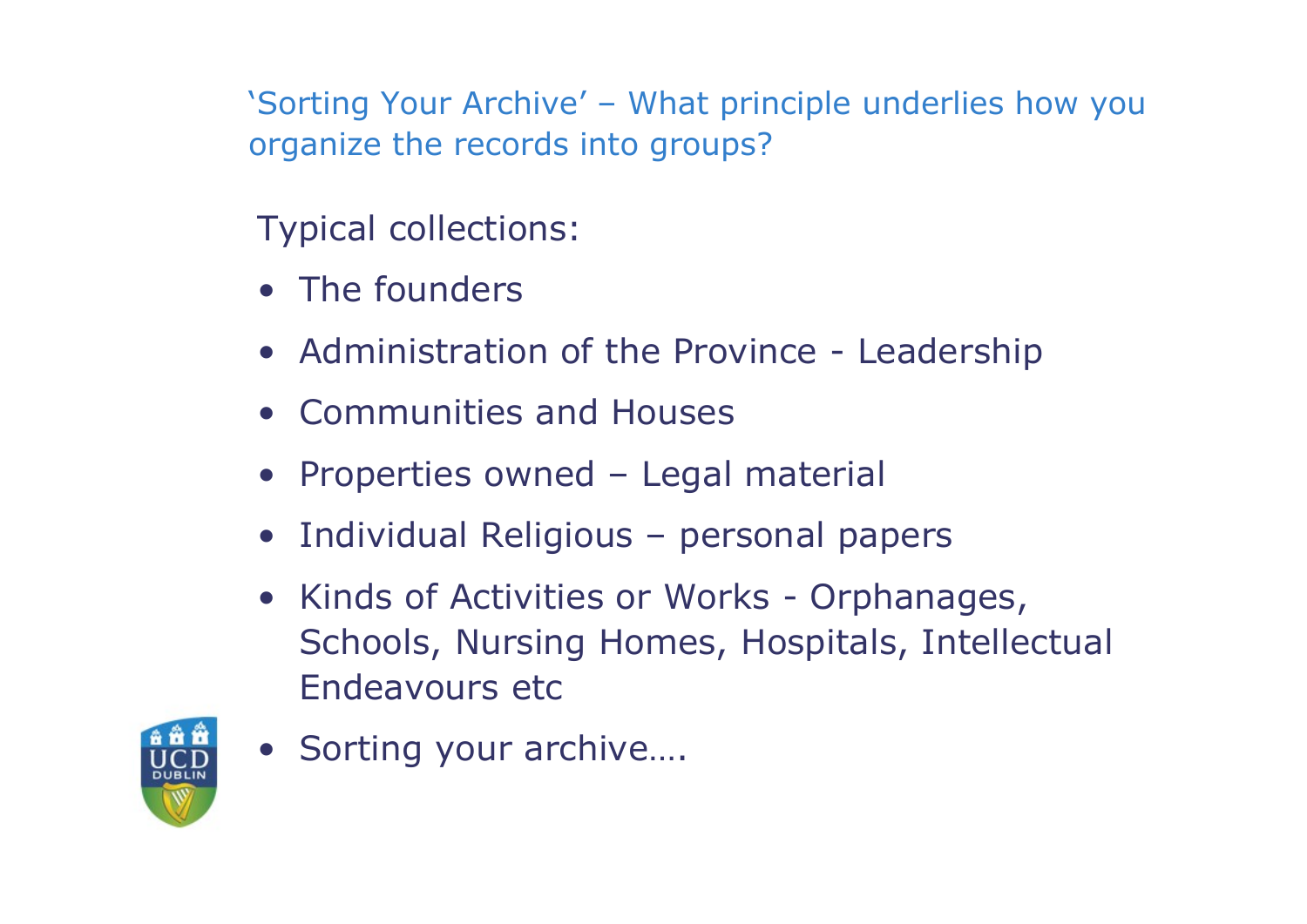# An archival fonds (collection) is:

The whole of the records, regardless of form or medium, organically created and or accumulated and used by a particular person, family or corporate body in the course of that creator's activities and functions.

General International Standard Archival Description, 2nd Edition (2000)

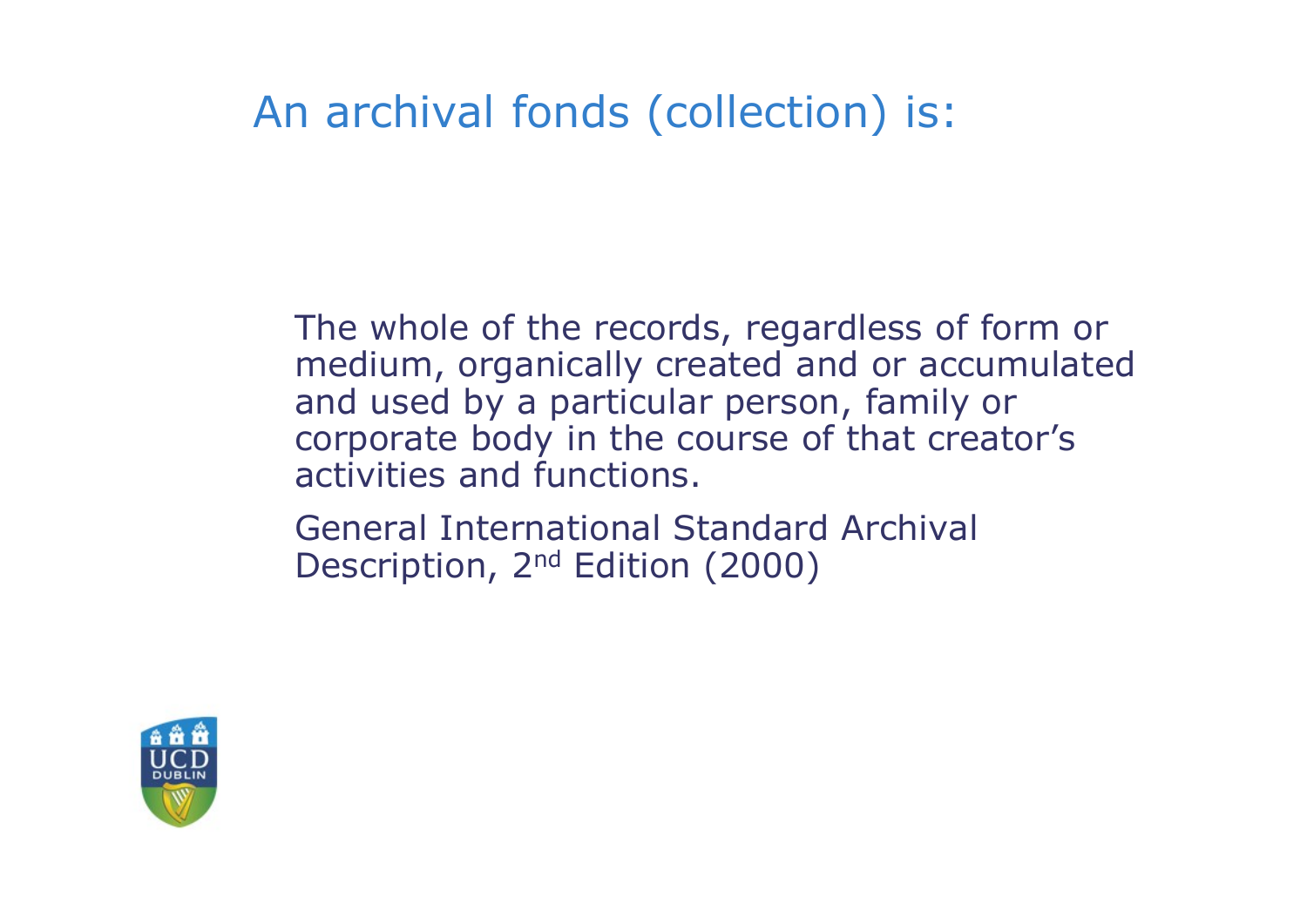#### The principle of provenance

- The principle of provenance<br>
 The basic principle that records/archives of the<br>
same provenance must not be intermingled with<br>
those of any other provenance: frequently same provenance must not be intermingled with those of any other provenance; frequently referred to as "respect des fonds". http://www.ciscra.org/mat/mathemations/archives-<br>The basic principle that records/archives of the<br>same provenance must not be intermingled with<br>those of any other provenance; frequently<br>referred to as "respect des fonds".<br> **Terminology**
- http://www.learnaboutarchives.ie/index.php/component/con tent/article/23-explore-your-archive/281-university-collegedublin-storybox

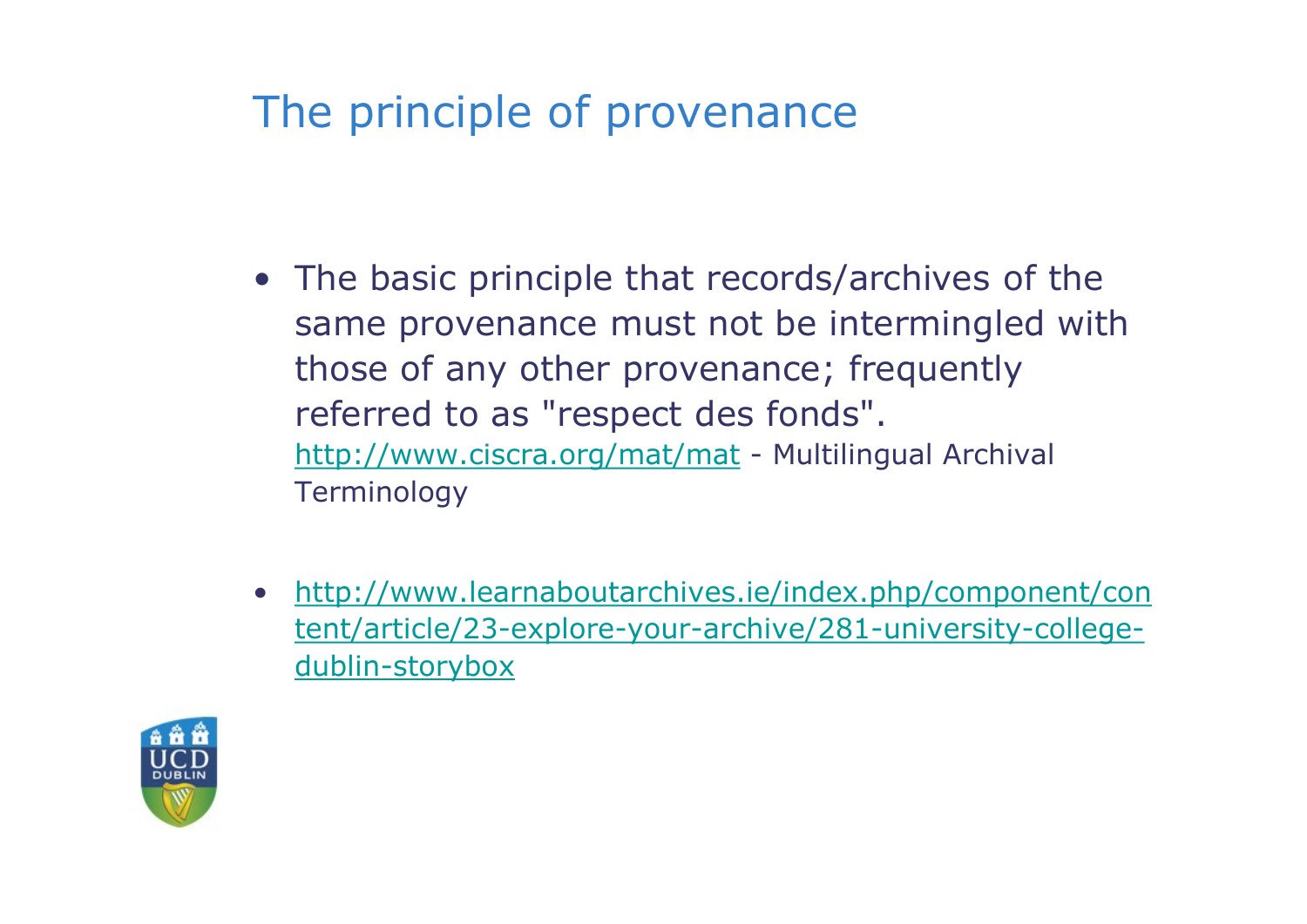Typical collections in a religious archives context…. Typical collections in a re<br>
context....<br>
• The founders<br>
• Administration of the Province Fypical collections in a religious archives<br>
context....<br>
• The founders<br>
• Administration of the Province - Leadership<br>
• Communities and Houses Fypical collections in a religious a<br>
context....<br>
• The founders<br>
• Administration of the Province - Leaders<br>
• Communities and Houses<br>
• Properties owned – Legal material Fypical collections in a religious archives<br>
• The founders<br>
• Administration of the Province - Leadership<br>
• Communities and Houses<br>
• Properties owned – Legal material<br>
• Individual Religious – personal papers • The founders<br>• The founders<br>• Administration of the Province - Leadership<br>• Communities and Houses<br>• Properties owned – Legal material<br>• Individual Religious – personal papers<br>• Kinds of Activities or Works - Orphanages,

- 
- 
- 
- 
- 
- The founders<br>• Administration of the Province Leadership<br>• Communities and Houses<br>• Properties owned Legal material<br>• Individual Religious personal papers<br>• Kinds of Activities or Works Orphanages,<br>Schools, Nursi Schools, Nursing Homes, Hospitals, Intellectual Endeavours etc • Administration of the Province<br>• Communities and Houses<br>• Properties owned – Legal mat<br>• Individual Religious – persona<br>• Kinds of Activities or Works -<br>Schools, Nursing Homes, Hos<br>Endeavours etc<br>• Missions<br>• Additional • Communities and Houses<br>• Properties owned – Legal materi<br>• Individual Religious – personal p<br>• Kinds of Activities or Works - Or<br>Schools, Nursing Homes, Hospita<br>Endeavours etc<br>• Missions<br>• Additional private donations et



- 
-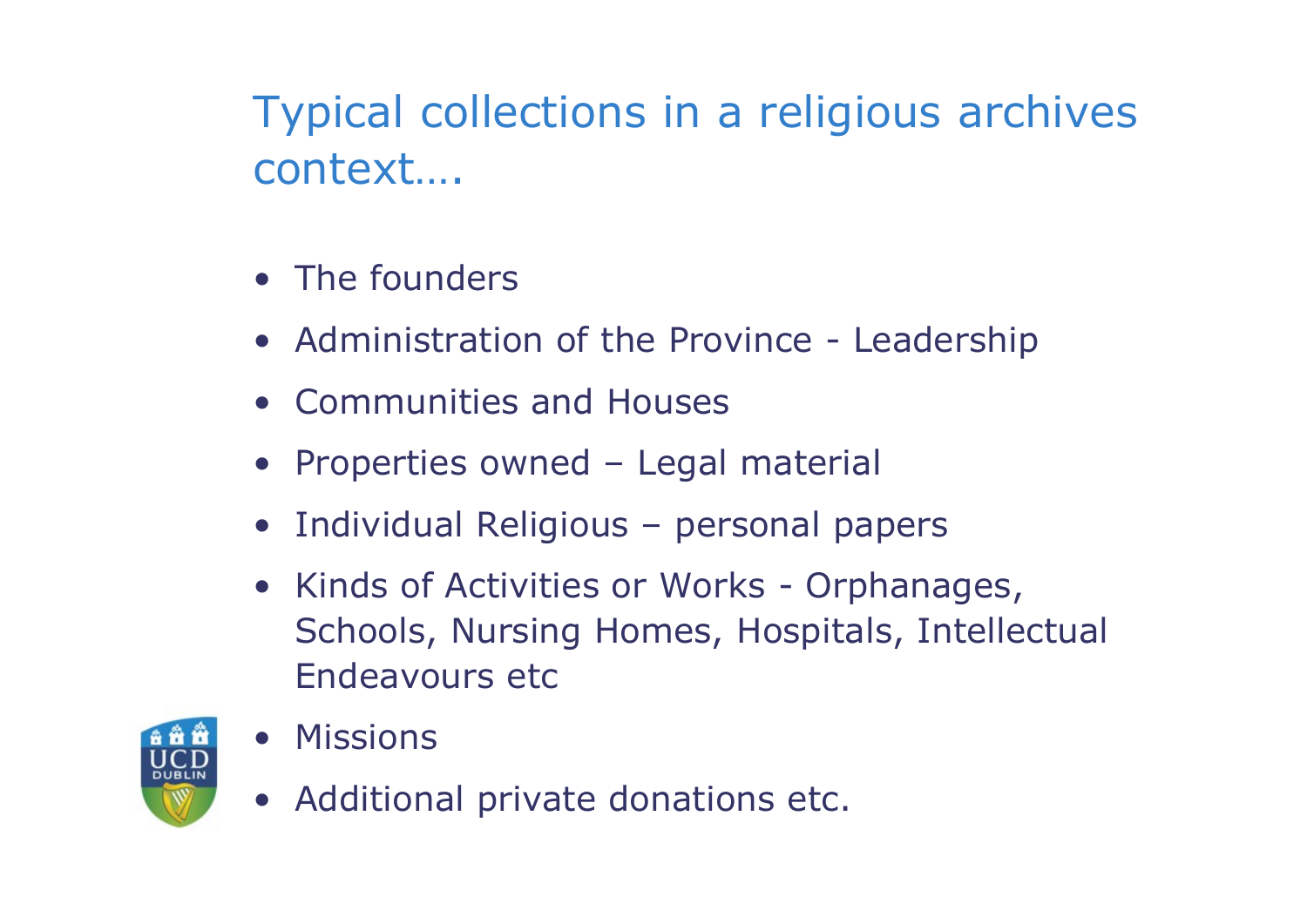Link between intellectual and physical control = Roadmap = 'Sorting your Archive' Link between intellectual and physical<br>control = Roadmap = 'Sorting your<br>Archive'<br>• Organizing your strongroom space<br>• Starting to give different collection groups Link between intellectual and physical<br>control = Roadmap = 'Sorting your<br>Archive'<br>• Organizing your strongroom space<br>• Starting to give different collection groups<br>numbers Link between intellectual and physical<br>
control = Roadmap = 'Sorting your<br>
Archive'<br>
• Organizing your strongroom space<br>
• Starting to give different collection groups<br>
numbers<br>
• Creating a framework for locating material

- 
- numbers
- for retrieving it.

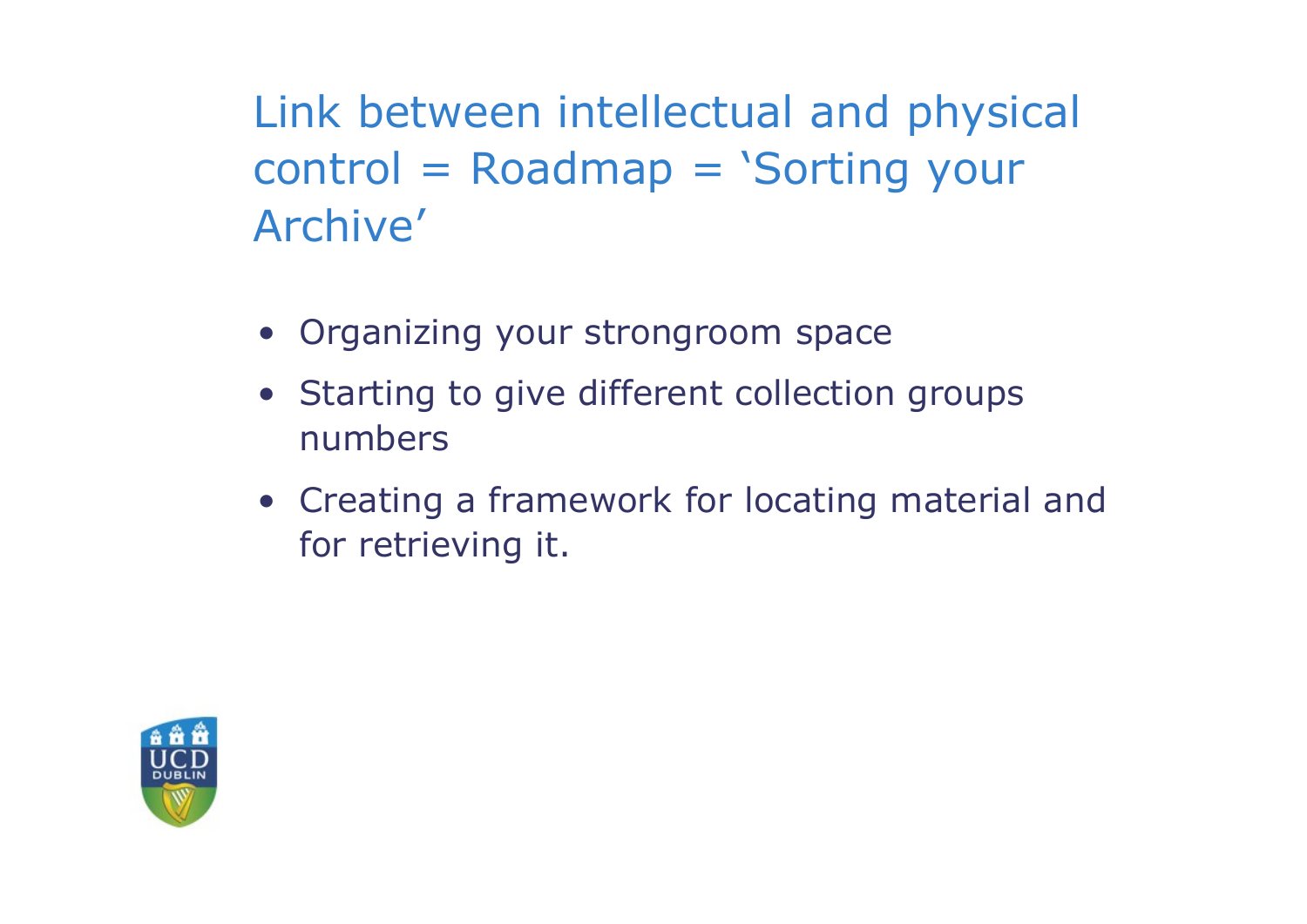Imaginary archives strongroom layout



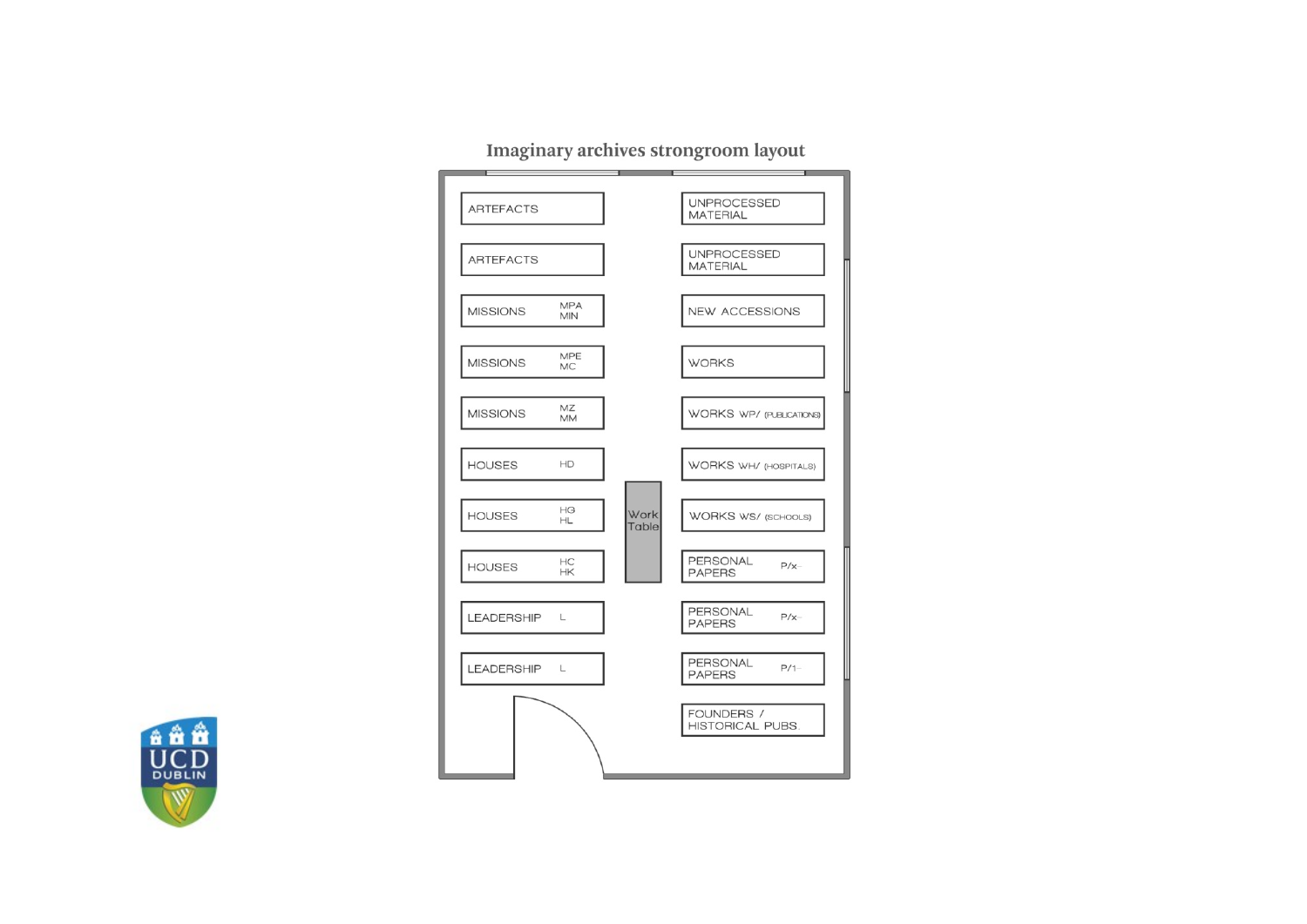Establishing Intellectual Control – Do<br>you have what you want in your you have what you want in your archive? **Establishing Intellectual Control – Do**<br>you have what you want in your<br>archive?<br>• This allows you to understand the extent to which<br>your archive is succeeding in <u>appropriately</u><br>documenting your past and your present for

- your archive is succeeding in appropriately documenting your past and your present for the use of the future • This allows you to understand the ex<br>
your archive is succeeding in <u>appropr</u><br>
documenting your past and your pres<br>
use of the future<br>
• What does appropriately mean here?
- 

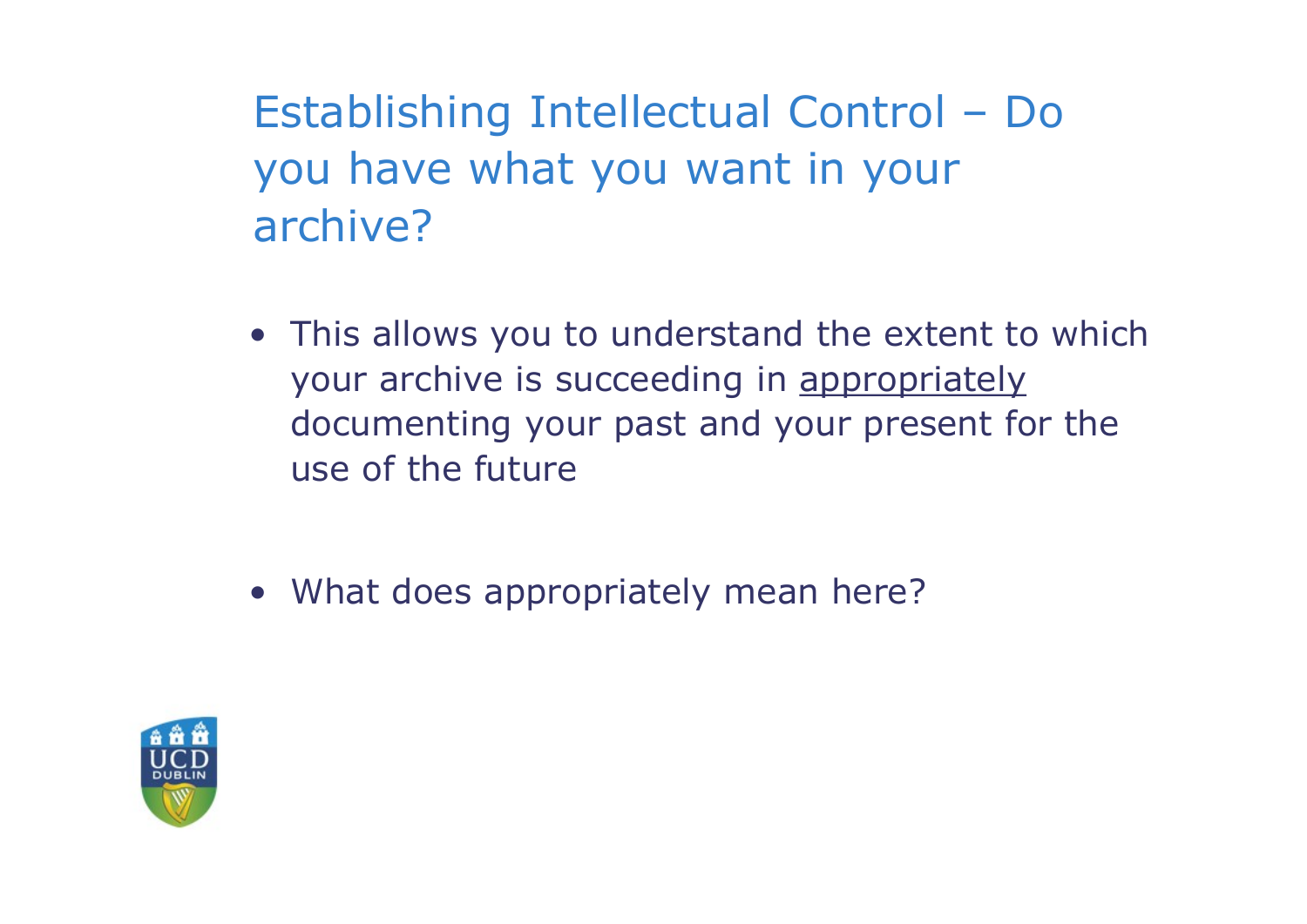# What does appropriately mean in this context? What does appropriately mean in this<br>
context?<br>
• To what extent are you keeping things that don't<br>
need to be kept?<br>
To what extent are you not looking things of What does appropriately mean in this<br>
context?<br>
• To what extent are you keeping things that don't<br>
• To what extent are you not keeping things of<br>
value?

- need to be kept?
- value?
- What does appropriately mean in this<br>
context?<br>
 To what extent are you keeping things that don't<br>
need to be kept?<br>
 To what extent are you not keeping things of<br>
value?<br>
 Undervaluing people's personal papers / digita mtext?<br>To what extent are you keeping things that don't<br>need to be kept?<br>To what extent are you not keeping things of<br>value?<br>Undervaluing people's personal papers / digital<br>challenge- 2010 Survey of Religious Archives in<br>t the UK • To what extent are you keeping things that don't<br>
need to be kept?<br>
• To what extent are you not keeping things of<br>
• Undervaluing people's personal papers / digital<br>
challenge- 2010 Survey of Religious Archives in<br>
the
- of your community will be written?

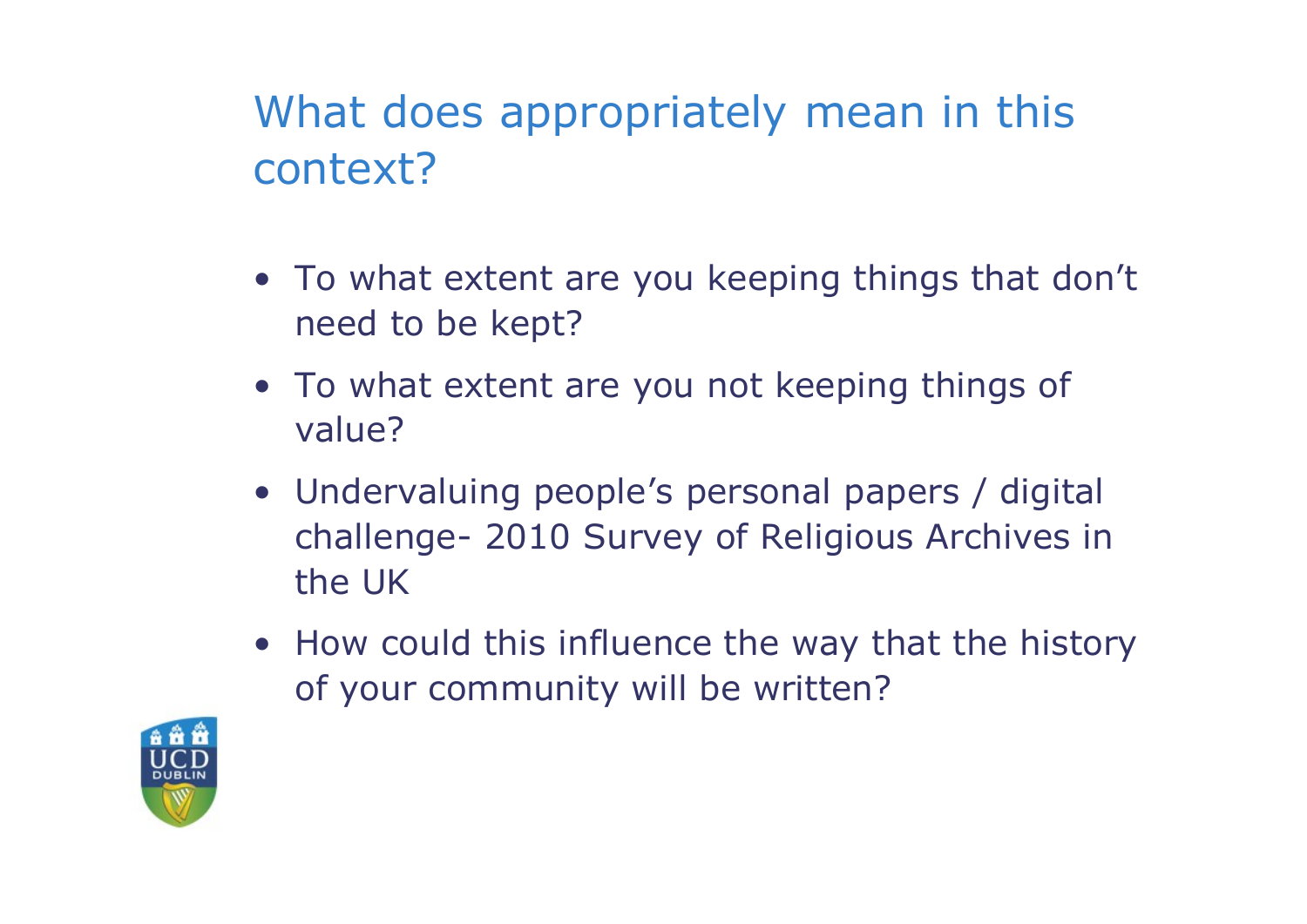#### The Archive is important to your Story….

'….A major act of determining historical meaning – ne Archive is important to your Story....<br>The major act of determining historical meaning –<br>perhaps *the* major act – occurs not when the<br>historian opens the box, but when the archivist<br>fills the box, and, by implication, historian opens the box, but when the archivist fills the box, and, by implication, through the process of archival appraisal, destroys the other 98 or 99 per cent of records that do not get into that or any other archival box' -  $T$ erry Cook, The Archive(s) Is a Foreign Country: Historians, Archivists, and the Changing Archival Landscape', The Canadian Historical Review, 90,3, September 2009, reprinted American Archivist 2011 (pp. 511-512).

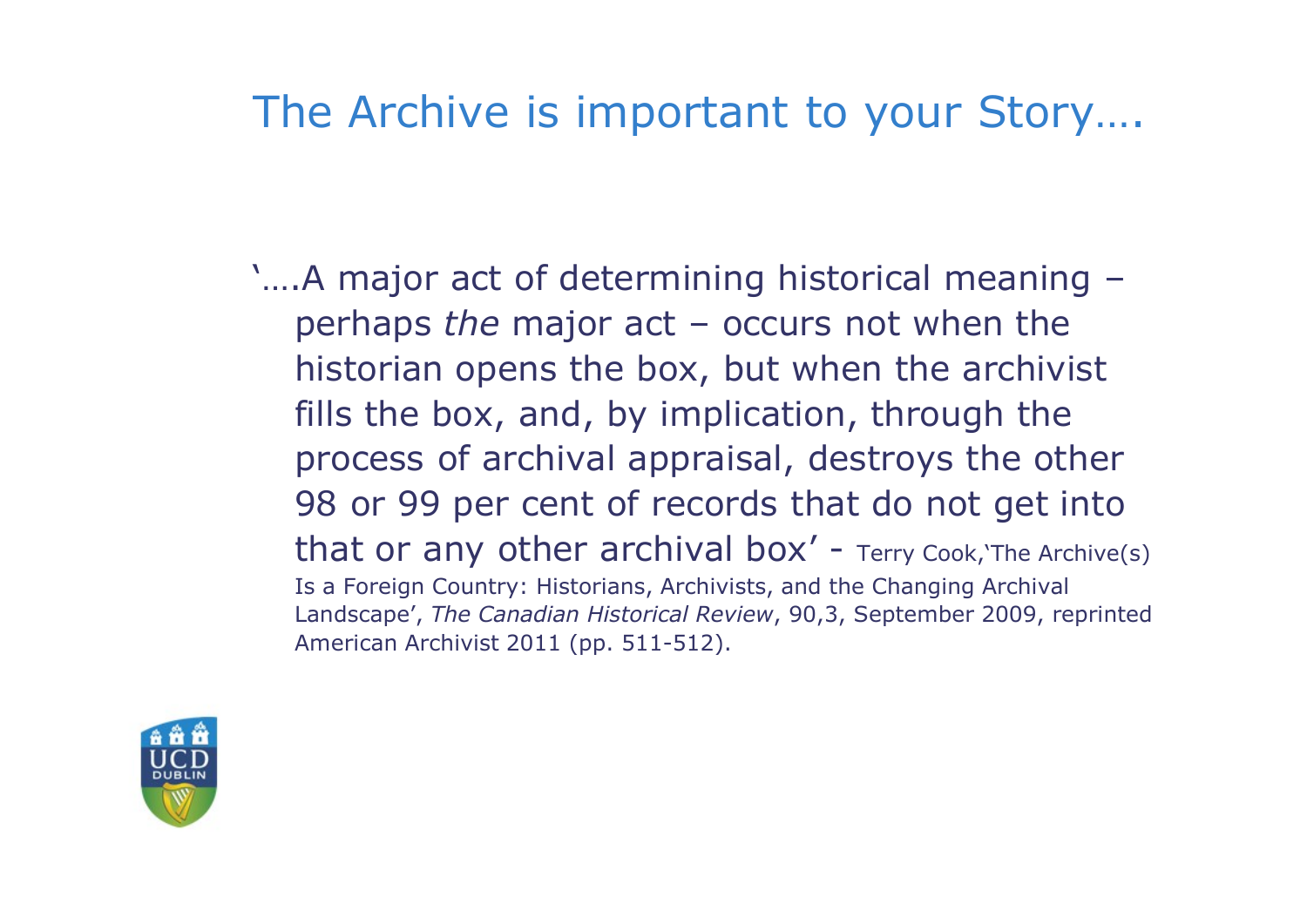How should you approach your records – do you need to appraise them?

- How should you approach your records<br>
 do you need to appraise them?<br>
 Microappraisal approach appraising one collection at<br>
 a time for houses and personal papers there are<br>
guidelines and templates for this... a time of your should you approach your records<br>
by you need to appraise them?<br>
Microappraisal approach – appraising one collection at<br>
a time – for houses and personal papers there are<br>
guidelines and templates for this.. guidelines and templates for this… do you need to appraise them?<br>
• Microappraisal approach – appraising one collect<br>
a time - for houses and personal papers there a<br>
guidelines and templates for this...<br>
• Religious Archives Group –<br>
Archives for Beginners Microappraisal approach – appraising one collection at<br>a time – for houses and personal papers there are<br>guidelines and templates for this...<br>Religious Archives Group –<br>Archives for Beginners – Collecting<br>cords to Keep
- 

Records to Keep

https://religiousarchivesgroup.org.uk/advice/rag/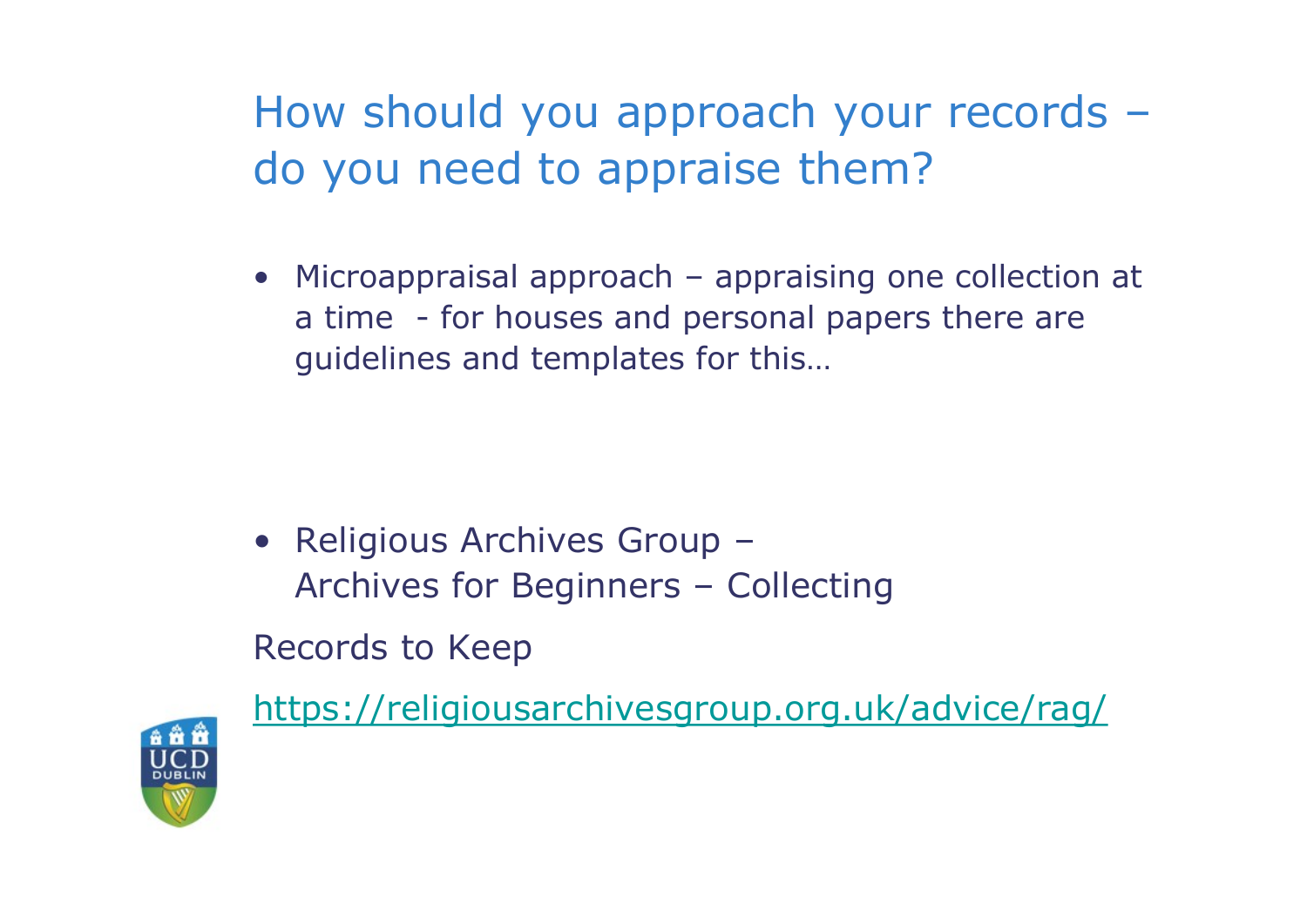## Society of the Sacred Heart England and Wales Provincial Archive Personal Papers Policy **Society of the Sacred Heart En<br>Provincial Archive Personal Pap<br>• Catholic Archives Society**<br>• Documents and Policies Society of the Sacred Heart England<br>Provincial Archive Personal Paper<br>• Catholic Archives Society<br>• Documents and Policies<br>• Notes Contract Policies<br>• Notes (Unable 15267 site

- 
- 
- http://lgn1304515267.sitefusion.co.uk/helpadvice/doc uments-policies • Catholic Archives Society<br>
• Documents and Policies<br>
• http://lgn1304515267.site-<br>
fusion.co.uk/helpadvice/doc<br>
uments-policies<br>
• sacram certifica<br>
uments-policies<br>
• Sacram certifica<br>
vow for<br>
• Preserving your persona
- papers a Guide for Owners (2014)



|                                                                | rt England and Wales                                      |
|----------------------------------------------------------------|-----------------------------------------------------------|
| Il Papers Policy                                               |                                                           |
|                                                                |                                                           |
| <b>Personal Papers include (but are</b><br>not restricted to): |                                                           |
| qualification<br>certificates                                  | unpublished<br>writings - articles,<br>lecture/talk notes |
| <b>Birth certificates</b>                                      | photographs                                               |
| Sacramental<br>certificates                                    | Artworks                                                  |
| vow formulae                                                   | artefacts                                                 |
| personal<br>correspondence                                     | items relating to<br>individual<br>ministries             |
| Notebooks/<br>journals/ diaries                                | Newspaper<br>clippings about<br>individual rscj           |
|                                                                |                                                           |

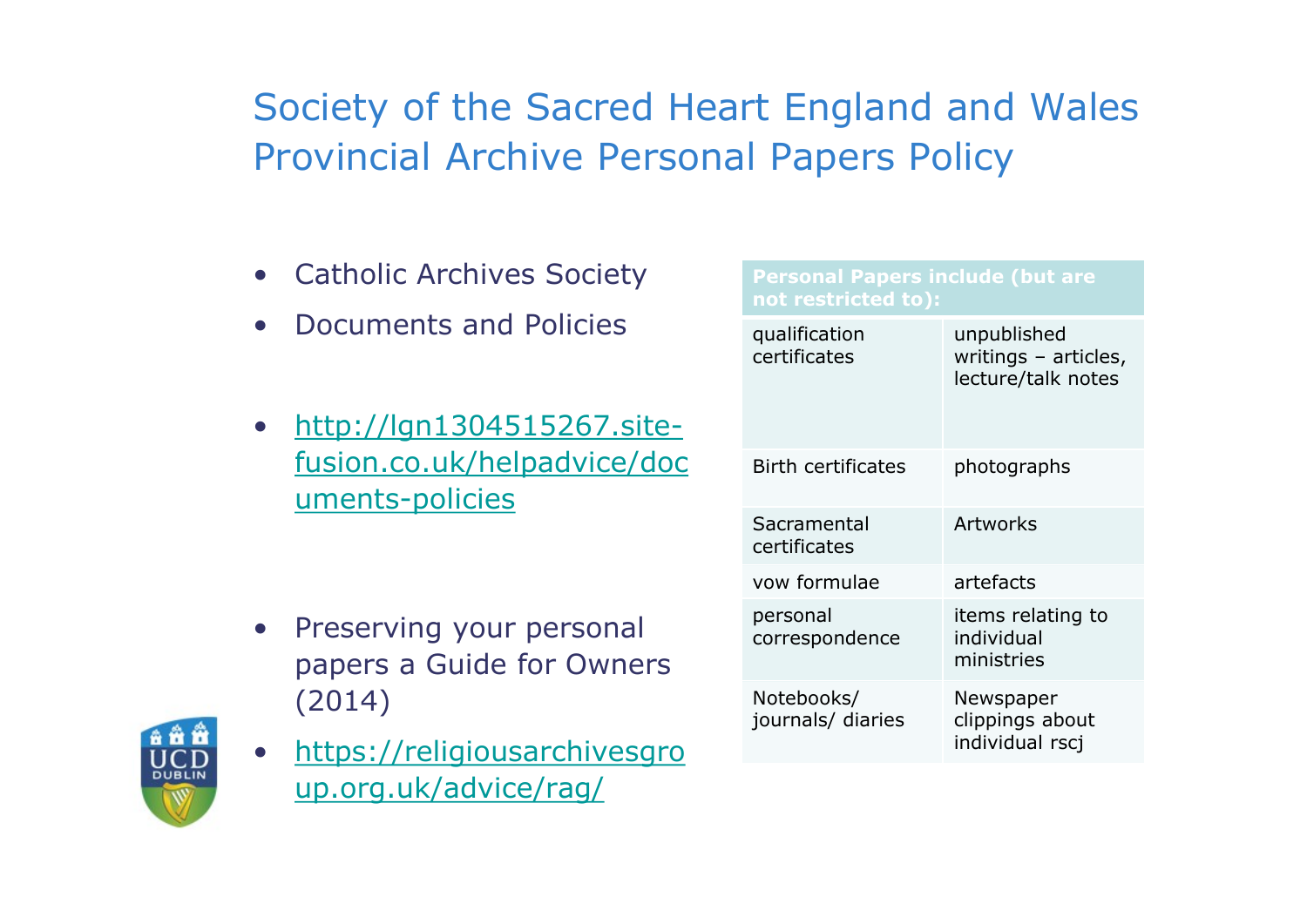How should you approach your records – do you need to appraise them?

- How should you approach your records<br>
 do you need to appraise them?<br>
 Microappraisal approach appraising one collection at<br>
 a time for houses and personal papers there are<br>
guidelines and templates for this... a time of the personal paper of the personal paper of the personal papers there are guidelines and templates for this...<br>The personal papers there are guidelines and templates for this... guidelines and templates for this… • How should you approach your records<br>
• do you need to appraise them?<br>
• Microappraisal approach – appraising one collection at<br>
• a time – for houses and personal papers there are<br>
• Generally with historic material, th by the should you approach your records –<br>
by you need to appraise them?<br>
Microappraisal approach – appraising one collection at<br>
a time – for houses and personal papers there are<br>
guidelines and templates for this...<br>
Gen by the patch of the network of the network of the network of the network of the network of the network of the survived is and templates for this...<br>
Senerally with historic material, the focus is on<br>
keeping them – often t **•** Microappraisal approach – appraising one collection at<br>
• Microappraisal approach – appraising one collection at<br>
• a time - for houses and personal papers there are<br>
• Generally with historic material, the focus is on
- Hieroupprisial approach approach provided a time for houses and personal papers there are guidelines and templates for this...<br>• Generally with historic material, the focus is on keeping them often the kinds of mat defines and templates for this...<br>Generally with historic material, the focus is on<br>keeping them – often the kinds of material which has<br>survived is quite patchy – conservative approach<br>age is important – sense in which if
- this document there would be no record of the community in existence…



- - need to flag material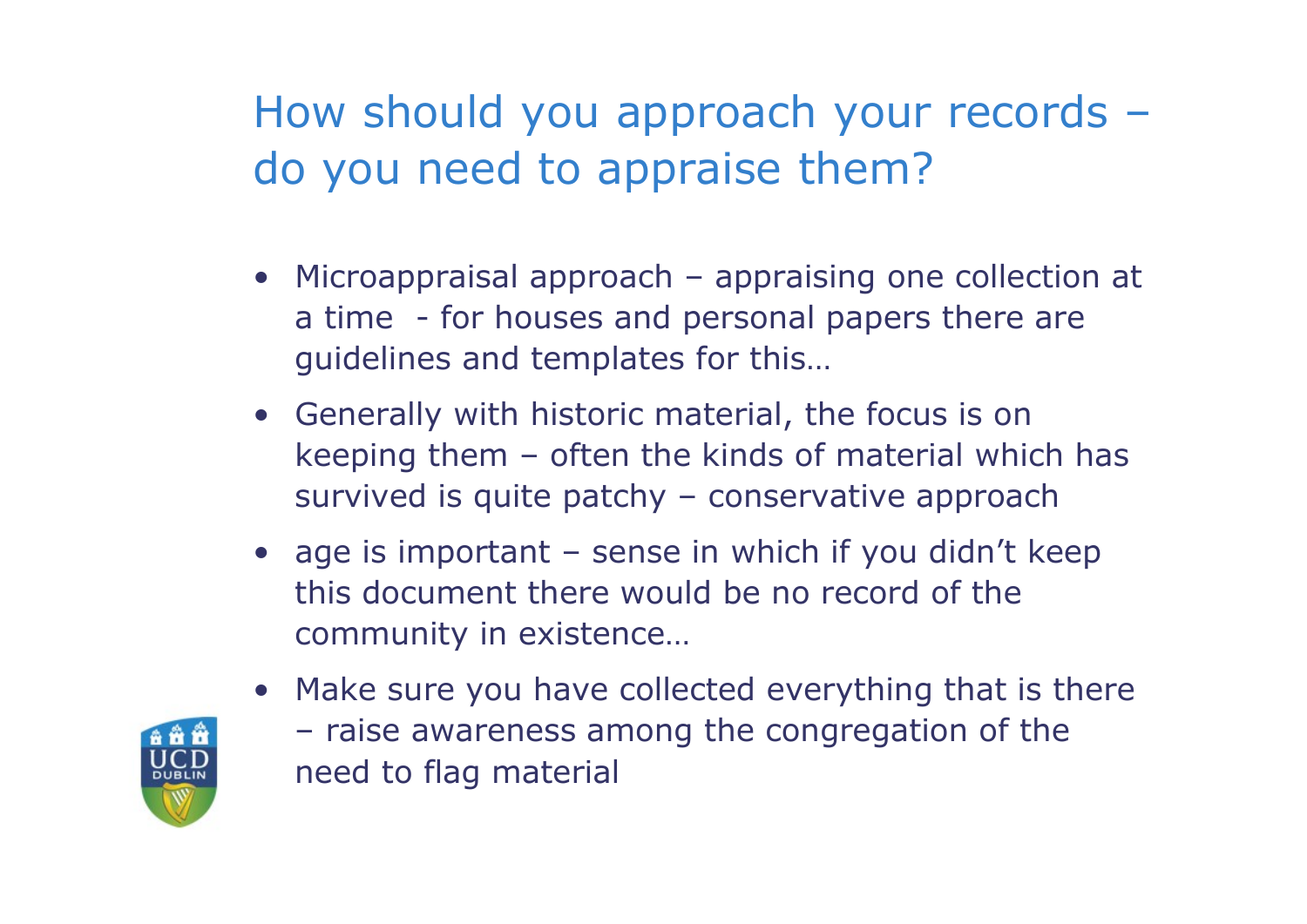What doesn't need to be kept?

- What doesn't need to be kept?<br>• General rule: most high quality material in the<br>least quantity, avoidance of duplicates, use of<br>sampling to reduce bulk least quantity, avoidance of duplicates, use of sampling to reduce bulk What doesn't need to be kept?<br>• General rule: most high quality material in the<br>least quantity, avoidance of duplicates, use of<br>sampling to reduce bulk<br>• Duplicates and circulars, Commercially generated<br>material, Press cut • General rule: most high quality material in t<br>
least quantity, avoidance of duplicates, use<br>
sampling to reduce bulk<br>
• Duplicates and circulars, Commercially gene<br>
material, Press cuttings, Formation/Retreat<br>
etc, Rate
- material, Press cuttings, Formation/Retreat notes etc, Rate payment receipts What doesn t need to be kept?<br>• General rule: most high quality material in the<br>least quantity, avoidance of duplicates, use of<br>sampling to reduce bulk<br>• Duplicates and circulars, Commercially generated<br>material, Press cut Frank dependence of duplicates, use of<br>
• Duplicates and circulars, Commercially generated<br>
• Duplicates and circulars, Commercially generated<br>
• Managing Pooks and Libraries<br>
• Case files – Sampling approach<br>
• Managing B • Duplicates and circulars, Commercially generated<br>
material, Press cuttings, Formation/Retreat notes<br>
etc, Rate payment receipts<br>
• Case files – Sampling approach<br>
• Managing Books and Libraries<br>
• Collections not appropr
- 
- 
- deaccessioning material



- 
- https://religiousarchivesgroup.org.uk/advice/rag/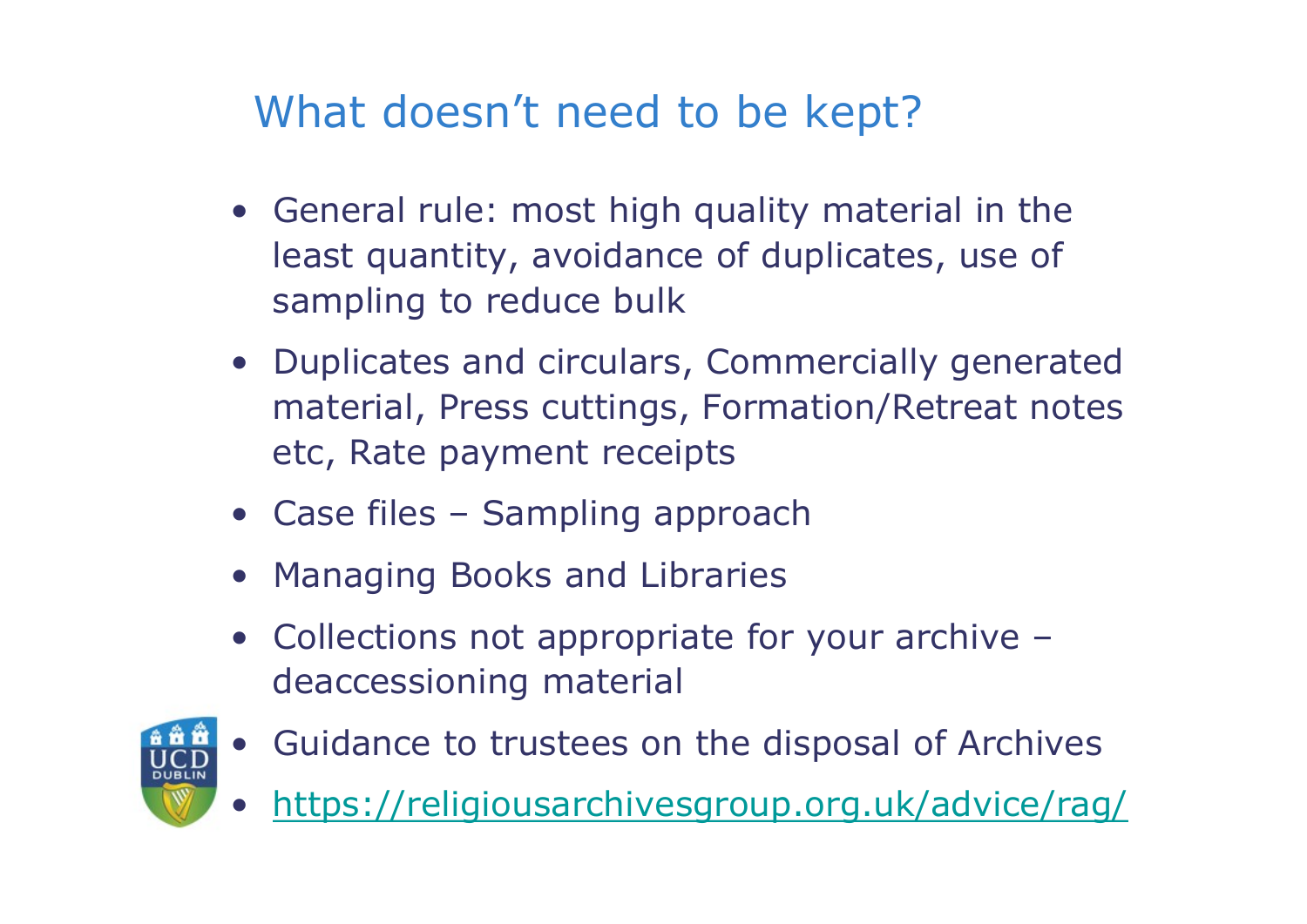#### Dealing with your current records – institutional papers / personal papers

- **Dealing with your current records −**<br>
institutional papers / personal papers<br>
 Process of thinking about where the key records that<br>
are of enduring value are being created what are the<br>
main activities/functions that ealing with your current records –<br>stitutional papers / personal papers<br>Process of thinking about where the key records that<br>are of enduring value are being created – what are the<br>main activities/functions that should be d main activities/functions that should be documented and to what extent? Dealing with your current records –<br>institutional papers / personal papers<br>• Process of thinking about where the key records that<br>are of enduring value are being created – what are the<br>main activities/functions that should stitutional papers / personal papers<br>Process of thinking about where the key records that<br>are of enduring value are being created – what are th<br>main activities/functions that should be documented<br>and to what extent?<br>The se • Process of thinking about where the key records that<br>are of enduring value are being created – what are the<br>main activities/functions that should be documented<br>and to what extent?<br>• `The secret to appraising records is t
- them and to focus on the context of their creation' –
- length of time that financial, personal material needs Process of thinking about where the key records that<br>are of enduring value are being created – what are the<br>main activities/functions that should be documented<br>and to what extent?<br>'The secret to appraising records is to pu Publications, Archive Advice Leaflet Number 3, Retention of financial records



http://www.catholic-history.org.uk/catharch/advice3b.pdf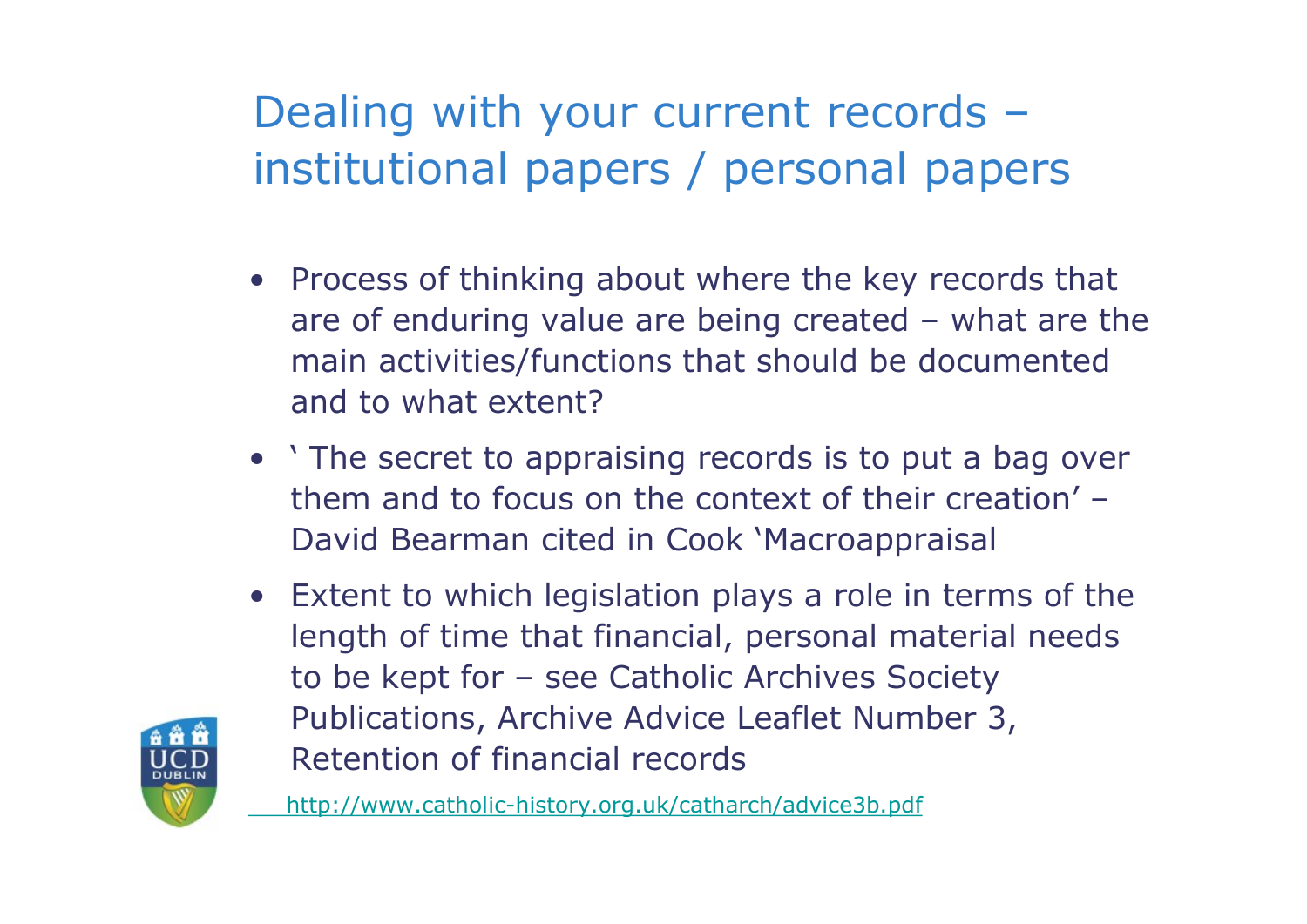## Westminster Diocesan Archives Collecting Policy Westminster Diocesan Archives<br>
Collecting Policy<br>
• Scope/Contents of Archive<br>
• Motivations for Policy<br>
• Qualifications for Acquisition Westminster Diocesan Archiv<br>
Collecting Policy<br>
• Scope/Contents of Archive<br>
• Motivations for Policy<br>
• Qualifications for Acquisition<br>
• Linkwith other repositation Westminster Diocesan Archives<br>
Collecting Policy<br>
• Scope/Contents of Archive<br>
• Motivations for Acquisition<br>
• Link with other repositories<br>
• Designe about artifacts/hacks Westminster Diocesan Archives<br>
Collecting Policy<br>
• Scope/Contents of Archive<br>
• Motivations for Policy<br>
• Qualifications for Acquisition<br>
• Link with other repositories<br>
• Decisions about artefacts/books<br>
• Pecescopiania Westminster Diocesan Archives<br>
Collecting Policy<br>
• Scope/Contents of Archive<br>
• Motivations for Policy<br>
• Qualifications for Acquisition<br>
• Link with other repositories<br>
• Decisions about artefacts/books<br>
• Deaccessioning **Collecting Policy<br>• Scope/Contents of Archive<br>• Motivations for Policy<br>• Qualifications for Acquisition<br>• Link with other repositories<br>• Decisions about artefacts/books<br>• Deaccessioning<br>• Accessioning by gift, loan**

- 
- 
- 
- 
- Scope/Contents of Archive<br>• Motivations for Policy<br>• Qualifications for Acquisition<br>• Link with other repositories<br>• Decisions about artefacts/books<br>• Deaccessioning<br>• Accessioning by gift, Ioan<br>• Copyright
- 
- 
- 



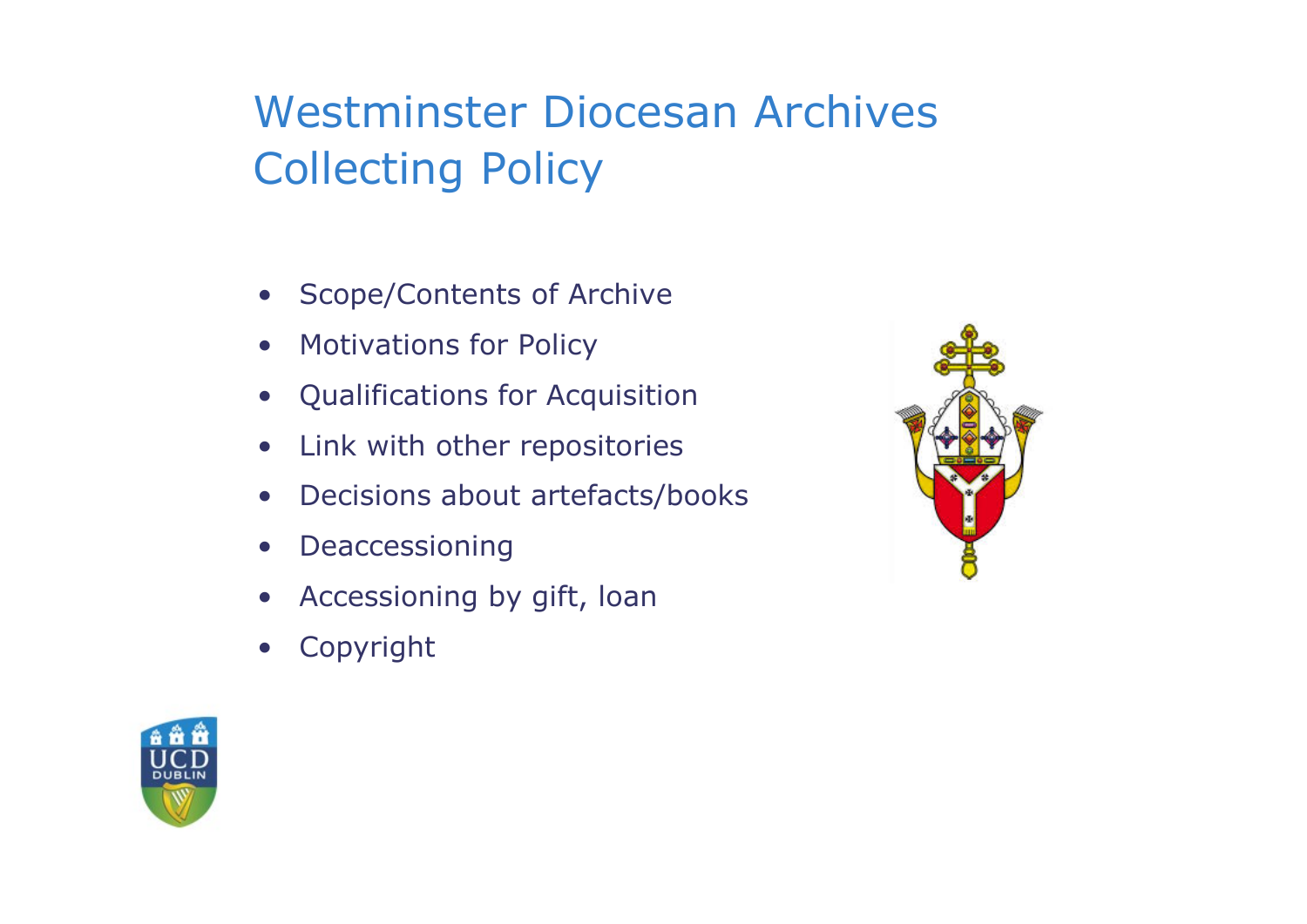Acquisitions Policy – Contents?<br>Managing Your Archives - Archive Policies for Small Religio<br>Repositories Religious Archives Group (2013). Acquisitions Policy – Contents?<br>Managing Your Archives - Archive Policies for Small Religious<br>Repositories Religious Archives Group (2013). Repositories Religious Archives Group (2013). vertistions Policy – Contents?<br>
Fing Your Archives - Archive Policies for Small Religious<br>
itories Religious Archives Group (2013).<br>
• areas for active collection of material: which areas are<br>
chosen and why<br>
• areas that Sistions Policy – Contents?<br>
Sing Your Archives - Archive Policies for Smartonies Religious Archives Group (2013).<br>
• areas for active collection of material: which<br>
encovered areas that will not be covered<br>
• gaps in hold Sistions Policy – Contents?<br>
Sing Your Archives - Archive Policies<br>
itories Religious Archives Group (20<br>
• areas for active collection of mat<br>
chosen and why<br>
• areas that will not be covered<br>
• gaps in holdings<br>
• decisi value of Smail Sistions Policy - Contents?<br>
Sing Your Archives - Archive Policies for Smail Singlian Archives Group (2013).<br>
• areas for active collection of material: which<br>
chosen and why<br>
• areas that will not be covere Final Your Archives - Archive Policies for Small Religious<br>
itories Religious Archives Group (2013).<br>
• areas for active collection of material: which areas are<br>
chosen and why<br>
• areas that will not be covered<br>
• gaps in

- chosen and why valid is a set of active collection of material: which areas are<br>
of areas for active collection of material: which areas are<br>
of the areas that will not be covered<br>
of apps in holdings<br>
of decision-making responsibility<br> • areas for active collection of material: which areas are<br>
chosen and why<br>
• areas that will not be covered<br>
• gaps in holdings<br>
• decision-making responsibility<br>
• the terms upon which material will be accepted<br>
• which
- 
- 
- 
- 
- 
- potential depositor.